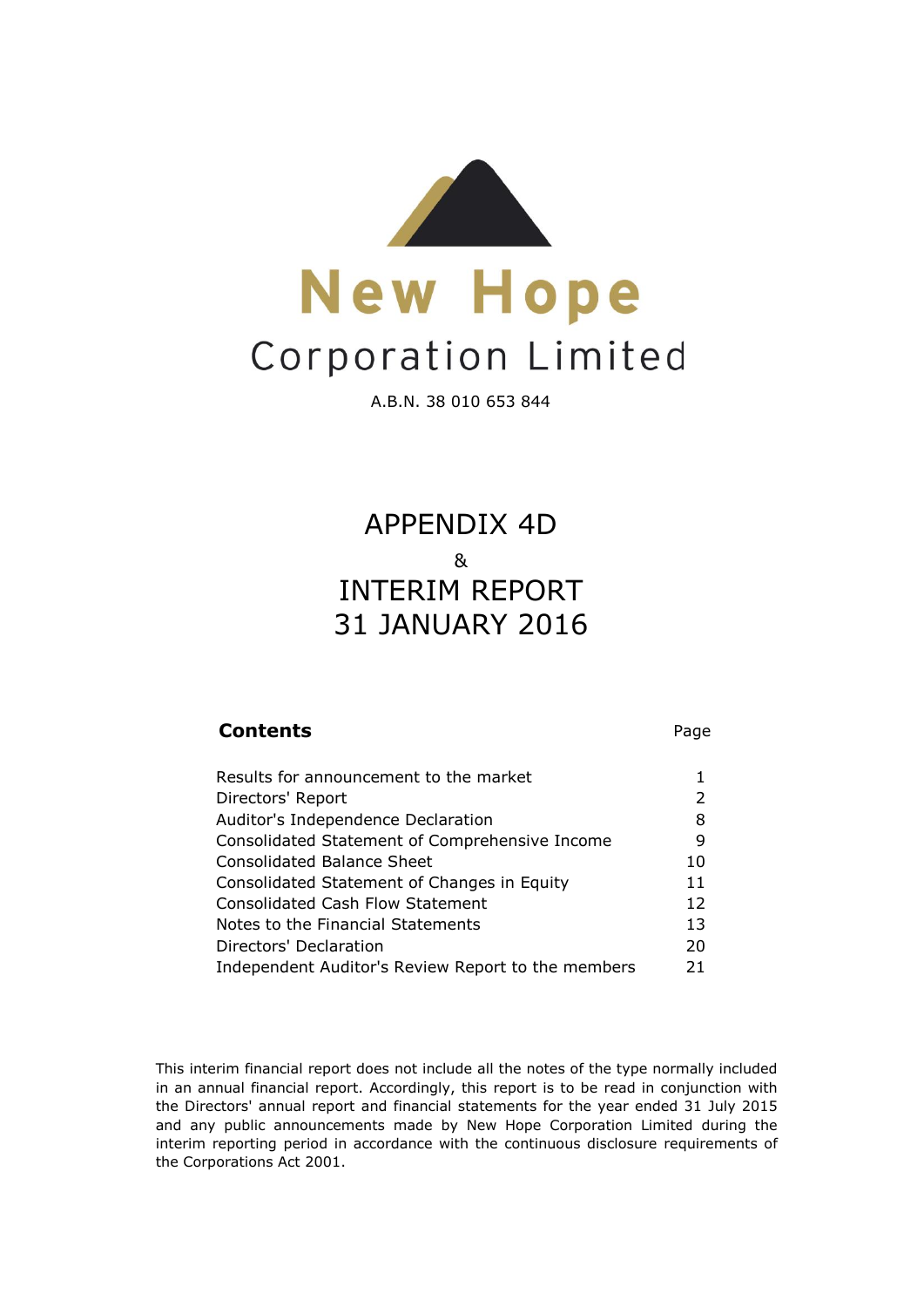### **New Hope Corporation Limited and Controlled Entities ABN 38 010 653 844**

### **ASX Appendix 4D for the half-year ended 31 January 2016**

### **Results for announcement to the market**

|                                                                                                 | 31 January<br>2016<br>\$000 | 31 January<br>2015<br>\$000 | % Change  |
|-------------------------------------------------------------------------------------------------|-----------------------------|-----------------------------|-----------|
| Revenue from ordinary activities                                                                | 229,449                     | 269,078                     | $-14.7%$  |
| Operating profit / (loss) before income tax and non regular items                               | 20,214                      | 45,616                      | $-55.7%$  |
| Operating profit / (loss) before income tax                                                     | 6,749                       | (26, 404)                   | $+125.6%$ |
| Profit after income tax before non regular items                                                | 15,032                      | 34,220                      | $-56.1%$  |
| Profit / (loss) after income tax and non regular items                                          | 2,723                       | (23, 139)                   | $+111.8%$ |
| Profit / (loss) after income tax and non regular items attributable<br>to New Hope shareholders | 2,722                       | (23, 138)                   | $+111.8%$ |

|                                               | 31 January<br>31 January<br>2015<br>2016 |                 |
|-----------------------------------------------|------------------------------------------|-----------------|
|                                               | cents per share                          | cents per share |
| Net tangible asset backing per ordinary share | 216.0                                    | 223.9           |

|                                                                          | 31 January<br>2016<br>cents per share |
|--------------------------------------------------------------------------|---------------------------------------|
| Interim dividend declared - 100% franked<br>(Record date: 19 April 2016) | 2.00                                  |

Non regular items are not defined by IFRS and are a non-GAAP measure. A reconciliation can be found on page 2 of the Interim Report.

### **Highlights**

- Continued to generate profit and positive cashflows from the operational and investments segments of the business;
- Continued cost reduction and efficiency gains during the period particularly in relation to the mining operations;
- Continued focus on securing approval for the Acland Stage 3 continuation plan with Land Court hearings being held during the second quarter of 2016;
- Significant progress made on the West Pit at Acland with first coal to be extracted during the second half of 2016;
- Subsequent to 31 January 2016 the purchase of a 40% interest in the Bengalla thermal coal mine in the Hunter Valley, New South Wales from a subsidiary of Rio Tinto was completed for \$850.8m (excluding transaction costs).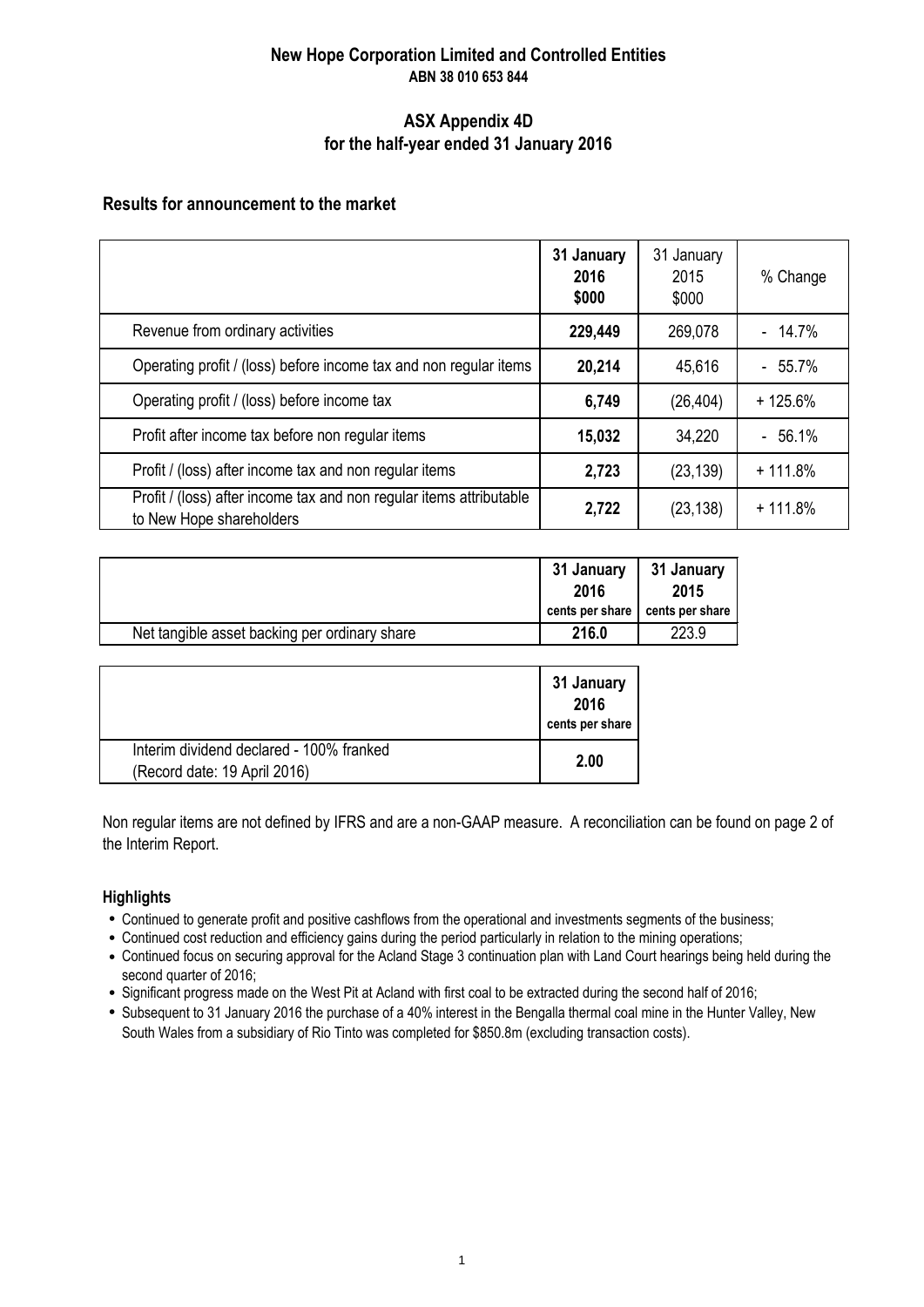### **Directors' Report - 31 January 2016**

The Directors present their report on the consolidated entity consisting of New Hope Corporation Limited and its controlled entities.

#### **Directors**

The following persons were Directors of New Hope Corporation Limited during the whole of the half-year and up to the date of this report, unless otherwise noted.

Mr R.D. Millner Mr T.J. Barlow Mr D.J. Fairfull (resigned 19 November 2015) Mr W.H. Grant Mr T.C.D. Millner (appointed 16 December 2015) Ms S.J. Palmer Mr S.O. Stephan Mr I.M. Williams

|                                                                                     | <b>Note</b> | <b>Jan 2016</b><br>\$000 | Jan 2015<br>\$000 | %<br>Change |
|-------------------------------------------------------------------------------------|-------------|--------------------------|-------------------|-------------|
| <b>Consolidated results</b>                                                         |             |                          |                   |             |
| Revenue from operations                                                             |             | 229,449                  | 269,078           | $-14.7%$    |
| Profit before income tax (before non regular items) *                               |             | 20,214                   | 45,616            | $-55.7%$    |
| Land access compensation                                                            | 4           | 5,000                    |                   |             |
| Gain on disposal of Dart Energy Limited shares                                      | 4           |                          | 1,151             |             |
| Impairment of oil producing and exploration assets                                  | 5           | (15,029)                 | (51, 456)         |             |
| Impairment of goodwill                                                              | 5           |                          | (4, 157)          |             |
| Impairment of available for sale investments                                        | 5           | (3, 436)                 | (17, 558)         |             |
| Profit / (loss) before income tax (after non regular items)                         |             | 6,749                    | (26, 404)         | $+125.6%$   |
| Profit from ordinary activities after income tax (before non regular items) *       |             | 15,032                   | 34,220            | $-56.1%$    |
| Land access compensation                                                            | 4           | 5,000                    |                   |             |
| Gain on disposal of Dart Energy Limited shares                                      | 4           |                          | 1,151             |             |
| Petroleum resource rent tax (de-recognition due to recoverability)                  |             | (3, 353)                 |                   |             |
| Impairment of oil producing and exploration assets                                  | 5           | (10, 520)                | (36, 795)         |             |
| Impairment of goodwill                                                              | 5           |                          | (4, 157)          |             |
| Impairment of available for sale investments                                        | 5           | (3, 436)                 | (17, 558)         |             |
| Profit / (loss) from ordinary activities after income tax (after non regular items) |             | 2,723                    | (23, 139)         | $+111.8%$   |
| Non-controlling interests                                                           |             | (1)                      |                   |             |
| Profit / (loss) attributable to New Hope Shareholders                               |             | 2,722                    | (23, 138)         |             |
|                                                                                     |             | <b>Jan 2016</b>          | <b>Jan 2015</b>   | %           |
| Basic earnings per share (cents) (before non regular items) *                       |             | 1.8                      | 4.1               | $-56.1%$    |
| Land access compensation                                                            | 4           | 0.6                      |                   |             |
| Gain on disposal of Dart Energy Limited shares                                      | 4           |                          | 0.1               |             |
| Petroleum resource rent tax (de-recognition due to recoverability)                  |             | (0.4)                    |                   |             |
| Impairment of oil producing and exploration assets                                  | 5           | (1.3)                    | (4.4)             |             |
| Impairment of goodwill                                                              | 5           |                          | (0.5)             |             |
| Impairment of available for sale investments                                        | 5           | (0.4)                    | (2.1)             |             |
| Basic earnings per share (cents) (after non regular items)                          |             | 0.3                      | (2.8)             | $+110.7%$   |

\* The profit before non regular items and the earnings per share before non regular items contained within this Directors' Report have not been audited or reviewed in accordance with Australian Auditing Standards.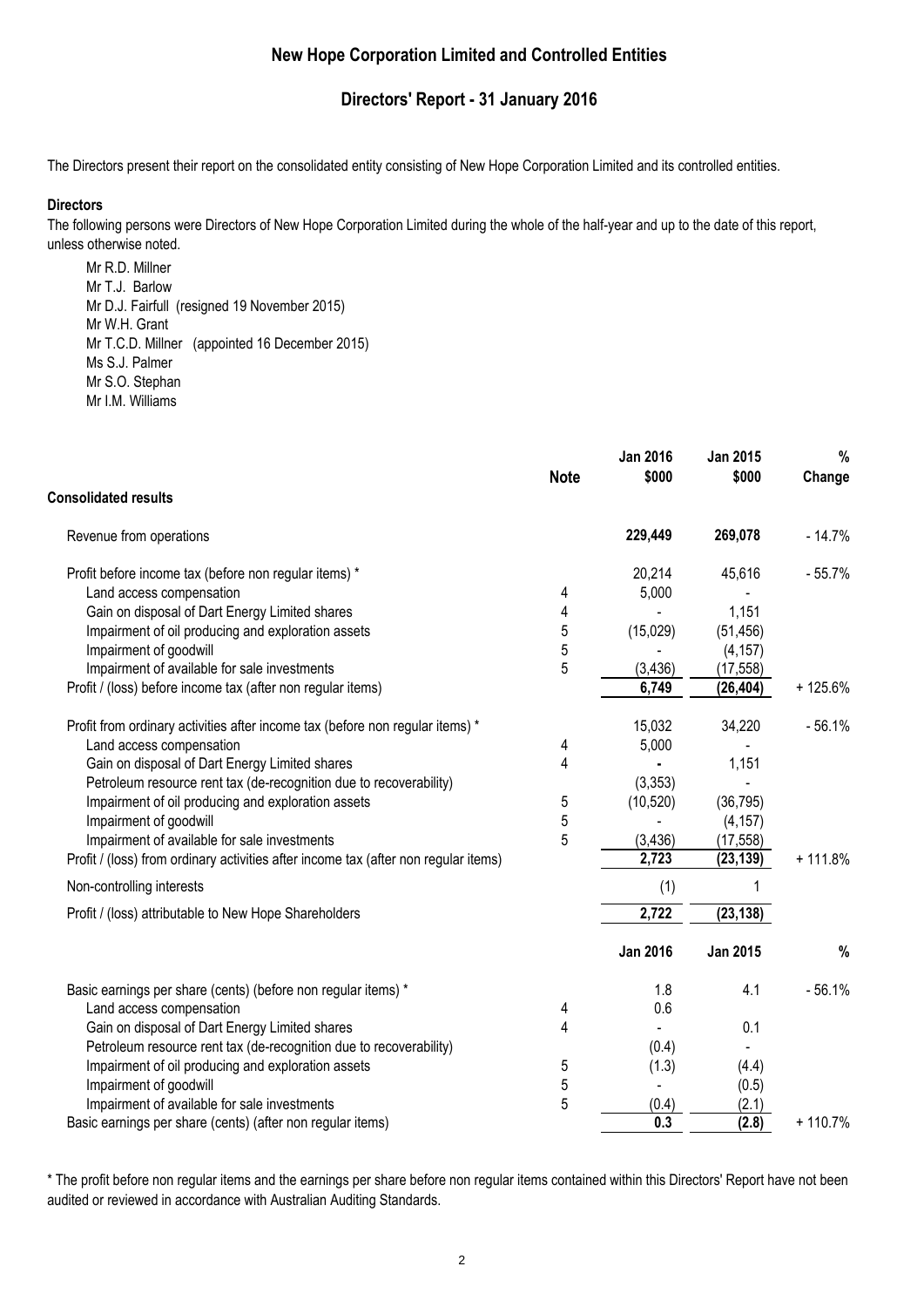### **Directors' Report - 31 January 2016**

#### **Review of Operations**

New Hope Corporation Limited (New Hope) recorded a net profit after tax and before non-regular items of \$15.0 million (comprising \$11.1 million from marketing and logistics operations, \$11.0 million from treasury and investments, and a net loss of \$5.0 million from coal mining operations and \$2.1 million from oil and gas operations). This represents a decrease of 56% from the \$34.2 million recorded in the six months to January 2015 and is primarily attributable to softer commodity prices.

The result for the period included non-regular impairments and de-recognition of Petroleum Resource Rent Tax totalling \$17.3 million (after tax). The impariments relate to the carrying value of certain assets in New Hope's oil and gas and investment portfolio. The result also includes a non-regular income of \$5 million regarding land access compensation.

After the non-regular items noted above, New Hope recorded a net profit after tax and non-regular items for the six months ended 31 January 2016 of \$2.7 million compared with the net loss after tax of \$23.1 million in the prior corresponding period.

After non-regular items basic earnings per share for the six months ended 31 January 2016 was 0.3 cents compared to a loss of 2.8 cents in the previous corresponding period.

Directors have declared a fully franked interim dividend of 2.0 cents per share (2015 : 4.0 cents per share) to be paid on 3 May 2016 to shareholders registered as at 19 April 2016.

The operating result before non-regular items for the first six months of the 2016 financial year was positively impacted by:

- continued cost management initiatives
- an easing in AUD exchange rates;
- increased oil production:

offset by:

- continuing weakness in export coal prices; and
- significant adverse movements in the oil price.

#### **MINING OPERATIONS**

The two mines (Jeebropilly and Acland) combined to produce 2.53 million tonnes of clean coal during the six months ended 31 January 2016. This was 11.9% lower than the previous corresponding period.

Total sales for the six months to 31 January 2016 were 2.69 million tonnes, a 12.3% decrease on the prior corresponding period with a number of vessels delayed due to typhoons in South East Asia.

#### **New Acland Coal Mine**

The Acland operation produced 2.21 million tonnes of product coal during the first six months, a decrease of 13.3% from the previous reporting period. Production was impacted by wet weather, delays in the acquisition of new mining fleet, recruitment of associated operators and changes in geological conditions.

Key activities for the period included:

- continued cost and productivity improvement with \$5.6 million (\$2.55/tonne) in realised savings in comparison with the corresponding prior period;
- ongoing community engagement in respect of both current operations and Stage 3 Continuation Plan;
- continued support to Stage 3 approval process and Project Development;
- continuing to standardise and improve Acland and West Moreton Safety and Health Management Systems;
- reinforcing iSafe/WeSafe throughout the business.

#### **West Moreton Operations**

Jeebropilly produced 0.32 million tonnes of coal during the period. This is a 1% reduction in comparison to the prior corresponding period, mainly due to weather.

Rehabilitation work continued at both the Oakleigh and Chuwar sites. At Oakleigh work focussed on the topsoiling and seeding of all remaining surfaces following the completion of the backfilling and profiling of the old mining void in mid-2015. At Chuwar the backfilling of the Western pit is almost complete with sediment basin construction, topsoiling and seeding to follow. Backfilling the Eastern pit will commence once water levels allow access to the pit.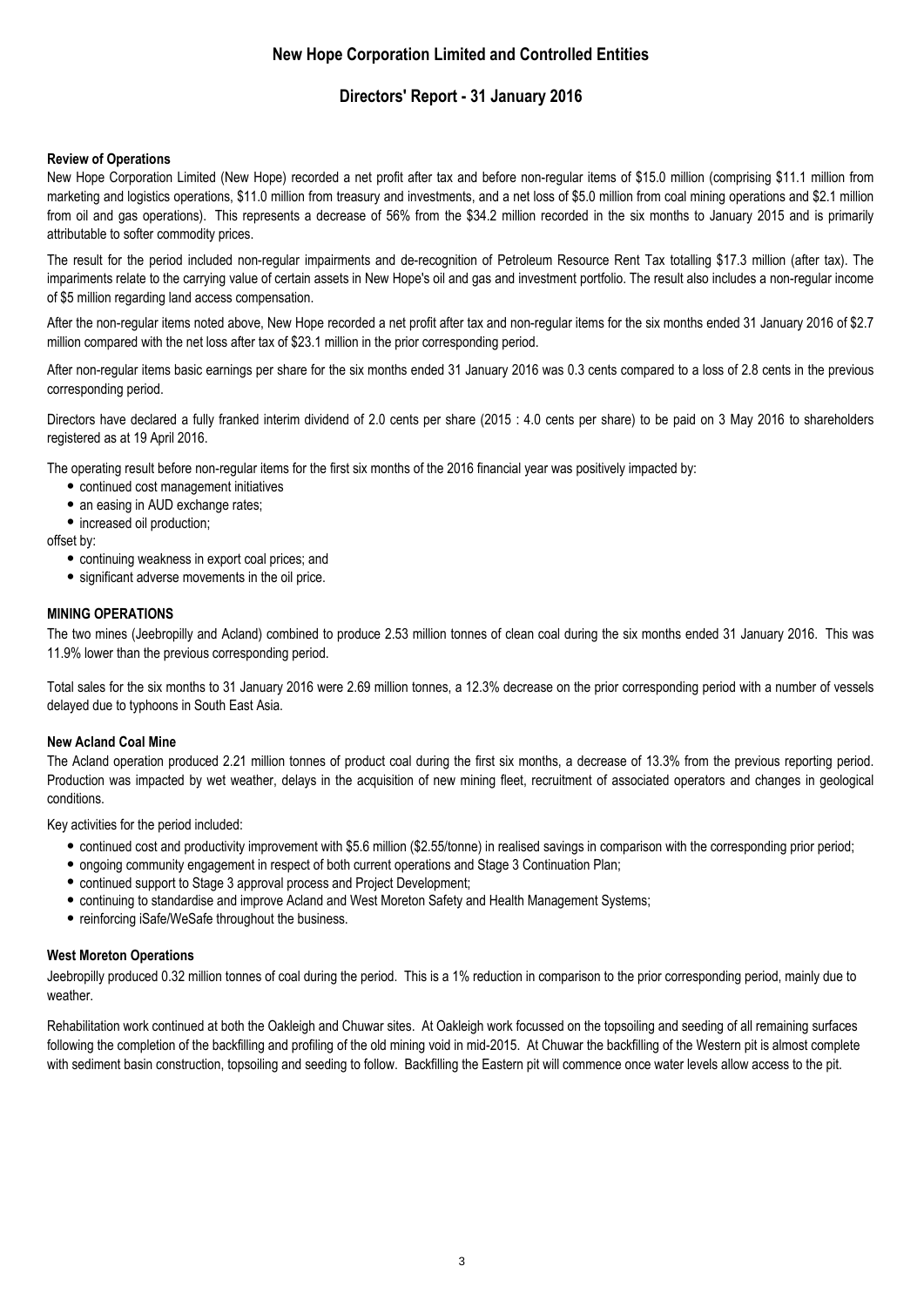### **Directors' Report - 31 January 2016**

#### **West Moreton Operations (continued)**

Key activities at the West Moreton operations over the last six months include:

- $\bullet$  commenced operations in the final strip of washplant pit;
- completed broad brush risk assessments and audits on Safety and Health Management System;
- initiated Health and Wellness Program and next stage of iSafe/WeSafe Program for all employees.

#### **QUEENSLAND BULK HANDLING (QBH)**

During the first six months of the financial year, 3.5 million tonnes of coal was exported through the QBH coal terminal at the Port of Brisbane (2015: 3.6 million tonnes).

Key activities included:

- continued focus on safety and attainment of 42 months LTI free;
- ongoing programs to reduce costs with \$0.9m in realised cost savings through first six months of FY16;
- completion of engineering studies and ongoing engineering studies with regards to upgrades to the shiploader to deliver lower operating risks.

#### **NEW HOPE EXPLORATION AND DEVELOPMENT PROJECTS**

A review of all coal and mineral tenures was undertaken to align with the corporate strategy. This resulted in some relinquishments of tenure where there was no indication of economically viable resources or there were no foreseeable opportunities to develop the projects. All of the relinquished tenements were carried at nil value in the group accounts.

10,153 meters were drilled during the six months to January 2015, compared to 10,724 meters in the previous corresponding period.

Details of the FY16 exploration program and development projects including approvals (mining and environmental) are as follows:

#### **New Acland (MDL 244, ML 50216)**

Drilling activity focussed on basalt delineation, ground water monitoring bore holes and confirming the geology of future mining areas. 9,647 meters was drilled during this period.

The project progressed further in the approvals process with objections to the Mining Lease and Environmental Authority referred to the Land Court in October 2015. The directions hearing set a timetable for the Land Court process which commenced on 7 March 2016. The Land Court is expected to provide a recommendation to the Minister during May 2016 and a Ministerial decision on the Mining Lease grant is anticipated to be received in mid-2016.

#### **Lenton (EPC 766, EPC 865, EPC 1675 and ML 70337)**

The structural geological model has been updated to incorporate the 3D seismic survey and additional structural data. The quality model is currently being reviewed and updated, upon completion; this project will be reported in line with the 2012 JORC guidelines.

With the Terms of Reference being approved in June 2014, the final set of baseline studies associated with groundwater has now been completed. The Environmental Impact Statement was due to be completed by June 2016; however work on the EIS has been postponed due to a revision of the project development timeline. Therefore an extension for the submission of the EIS is currently being sought to June 2018. No on-ground exploration work has been conducted over the previous year, although a significant amount of geological modelling has been conducted to update the model with all the latest information.

#### **Colton (EPC 923 and EPC 1082)**

The geological database is under review including seam correlation with a view to re-run the model incorporating all the new geological information available.

The Mining Lease Application process continued with objections being considered by the Land Court. Experts for Colton Coal and the objectors submitted their joint reports, detailing objection matters that would require the consideration by the Land Court. Further Land Court hearings are scheduled to commence in August 2016.

#### **Yamala (EPC 927 and EPC 1169)**

An Application for a Mineral Development Licence covering the eastern half of the tenements was lodged.

Work during the period focused on updating the geological model to support the Mineral Development Licence Application. No drilling was performed in the six months to January.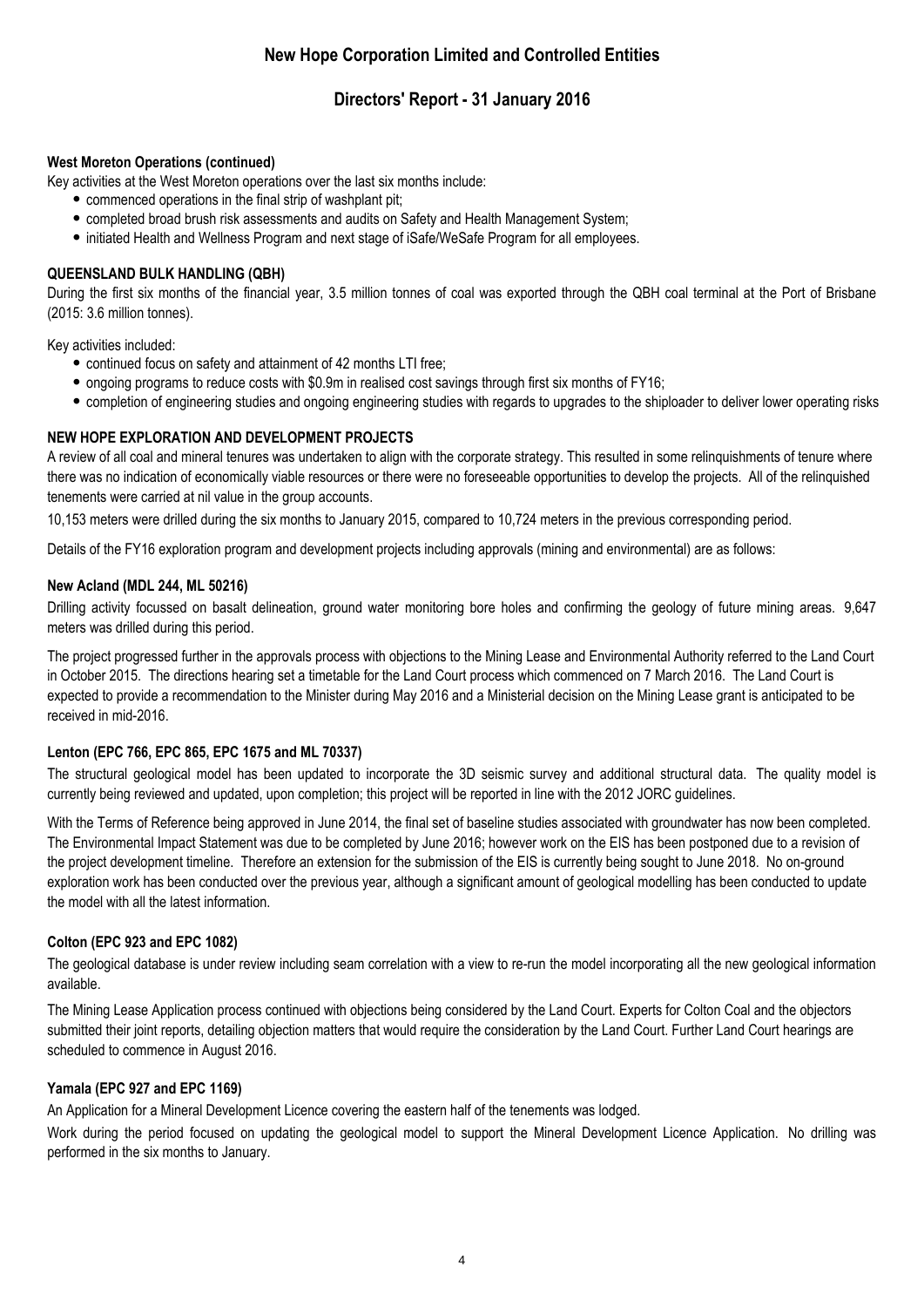### **Directors' Report - 31 January 2016**

### **NEW HOPE EXPLORATION AND DEVELOPMENT PROJECTS (continued)**

#### **Churchyard Creek (EPC 1876)**

Work during the period focused on geological interpretation utilising the results from previous drill programs. No drilling was performed in the six months to January.

### **Bee Creek (EPC 777)**

A 2D seismic program is planned, in the northern part of the tenement, to complement the 2014 drilling campaign that determined the extent of coal measures in south of the tenement. This 2D seismic program is designed to target the seams sub-cropping on the western edge of the Hail Creek syncline.

Preliminary interpretation suggests the regional geology is generally accurate except on the eastern edge of the tenure where further exploration

### **Elimatta**

Work during the period focused on reviewing the geological model. No drilling was performed in the six months to January.

### **Ashford (EL 6234)**

Work for the period focused on geological interpretation of the results from previous drill programs. No drilling was performed in the six months to

#### **Courtenay (EPM 18581)**

An Induced Polarisation (IP) Survey was undertaken across several target areas. The preliminary interpretation suggested that the central and eastern survey areas were extremely conductive. Rock samples have been taken and field observations will be fed into the current project assessment. Upon review of the results further exploration will test the conductive targets. No drilling was performed in the six months to January.

#### **Moonamarra (EPM 18589)**

Work for the period focused on geological interpretation of the results from previous drill programs. No drilling was performed in the six months to

#### **Dobi (EPM 19863)**

Work for the period focused on geological interpretation of the results from previous open file drill programs (by others). No drilling was performed in the six months to January.

#### **Laura (EPM 19342)**

A review of the recent MMI survey (Mobile Metals Irons) was carried out to refine the drill targets for future exploration programs. No drilling was performed in the six months to January.

#### **North Surat Projects**

A geological database for the acquired tenures has been built; this database includes additional quality data not previously included in the original database. The geological model for the three new North Surat projects; Collingwood, Taroom and Woori, was reviewed. This work will feed directly into the Concept Study investigations and future exploration programs.

Concept Study investigations have commenced to identify infrastructure synergies and opportunities, while Elimatta progressed through the Mining Lease application process.

The draft Environmental Authority for Elimatta was issued in August 2015, followed by public notification from September to November 2015. A number of objections were received that have been referred to the Land Court in December 2015. Mediation with objectors is in progress and further directions by the Land Court were heard in February.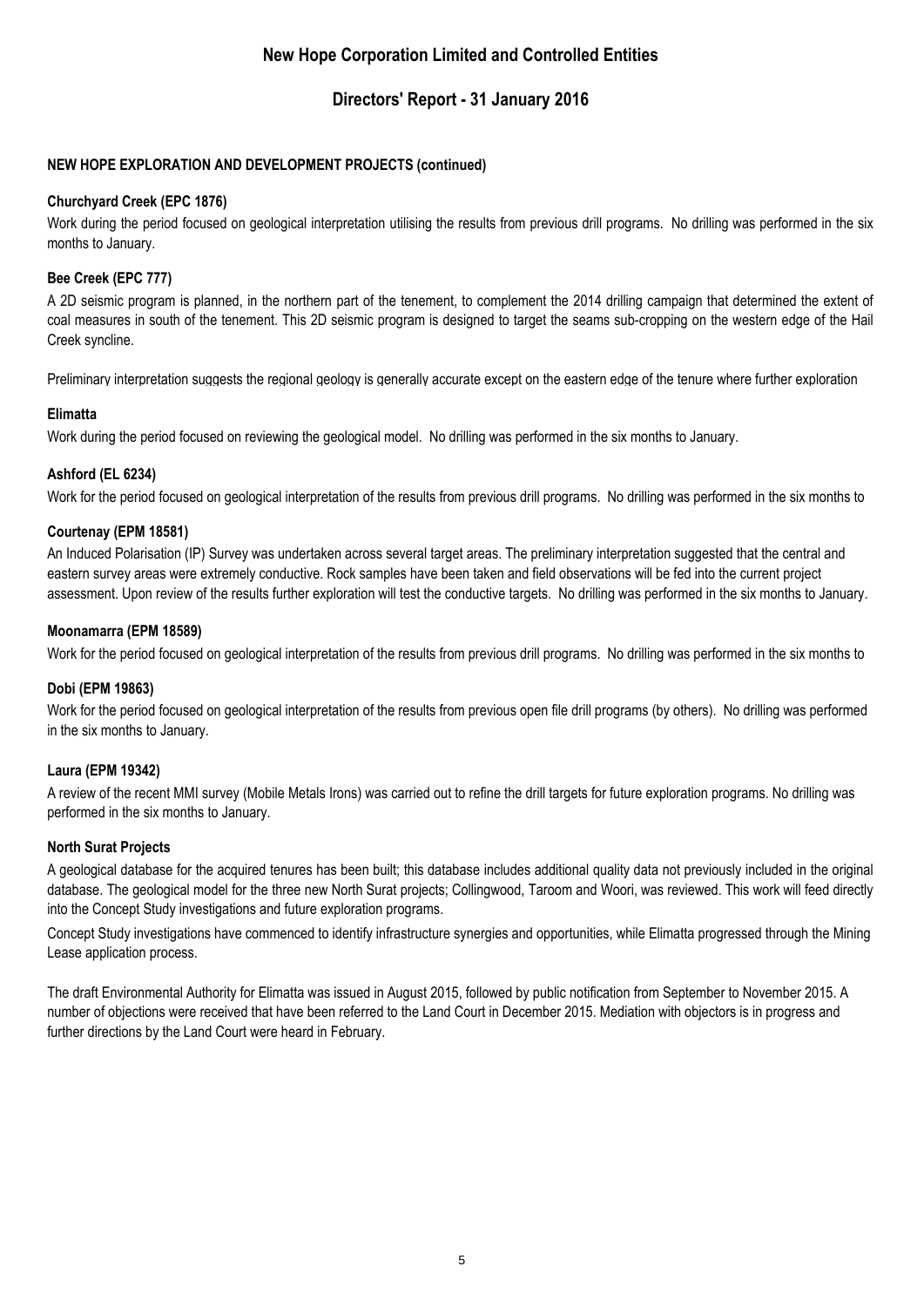### **Directors' Report - 31 January 2016**

### **PASTORAL OPERATIONS**

The five year development plan for Acland Pastoral continues with the change from a trading operation to a breeding enterprise significantly completed. Capital will be invested in additional fencing, yards and water points over the next three months which will reduce overheads and optimise the breeding operations.

Recent rains have improved the feed situation at Acland. The herd size is currently 2103 head, including 418 weaners from the initial breeding program.

The rainfall also assisted with crop production, with a total grain harvest of 1182 tonnes for the period.

Acland Pastoral staff continue to assist the Acland mine with grazing trials on rehabilitated mining land.

### **OIL AND GAS OPERATIONS**

Oil production totalled 91,150 barrels for the period, a 17% increase on the corresponding prior half year of 77,450 barrels.

This increase in production was more than offset by further declines in world oil prices with realised oil cargo prices declining from A\$67/bbl in August 2015 to A\$51/bbl in January 2016, representing a fall of 25% during the period. Since the oil price decline began in Sep/Oct 2014 the oil price has dropped from circa A\$110/bbl to A\$51/bbl in January 2016, an overall drop of 54% in Australian dollar terms. As a consequence, revenue for the half year was \$4.7 million as against \$6.9 million for the corresponding prior half year, a decrease of 32%. Bridgeport has responded to the lower oil prices with material reductions in operating expenditures and cost control achieved across its assets. This has been achieved through the deferral of:

- all development drilling in the Inland, Utopia and Moonie fields, and
- discretionary expenditure within its exploration portfolio.

During the period the following key activities were undertaken:

- At the Inland field a number of production enhancement projects comprising acid stimulation of three wells, reperforation of two wells and hydraulic fracture stimulation of I-13 resulted in an increase in production of circa 60 bopd at the end of the period. At the Cuisinier field hydraulic fracture stimulation of five wells was completed and resulted in a net improvement in production of approximately 60 bopd net to Bridgeport. At the end of the reporting period wells I-13 and Cu-14 were being brought on line and cleaning up post fracture stimulation.
- 3D seismic data acquisition was carried out over three of the company's key permits at PEL 630, ATP 794BJ and ATP 805. Analysis of this work is expected to lead to drilling recommendations to test exploration targets in early 2017. BEL is also pursuing an application for a petroleum lease of the Donga oil field in ATP 805. In total, 530 km<sup>2</sup> of 3D seismic was acquired on schedule and under budget.
- Bridgeport has concluded the acquisition of the Moonie area permits and related assets in the Cooper Basin from Santos for a total purchase price of \$3.5 million in December 2015.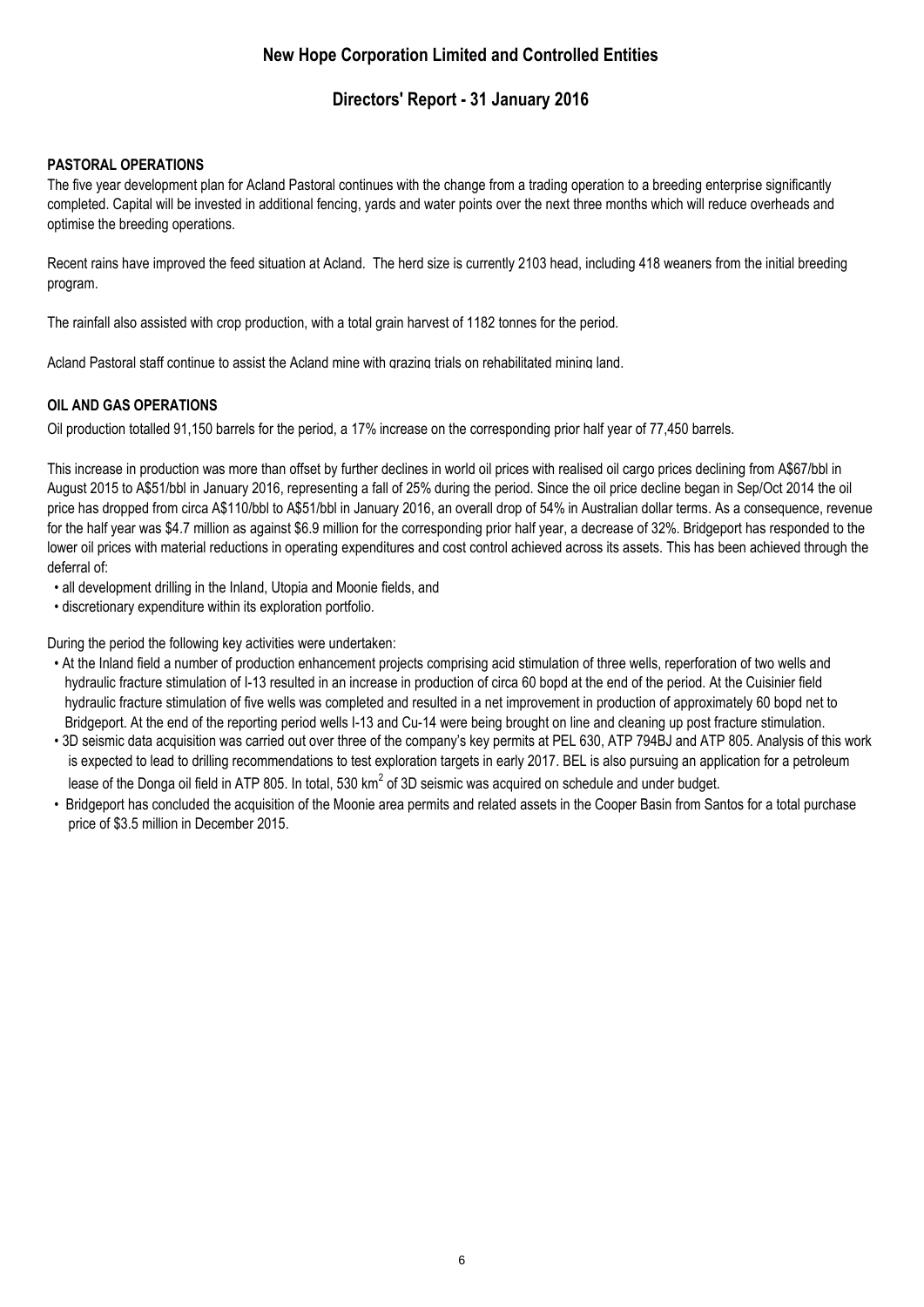### **Directors' Report - 31 January 2016**

#### **OUTLOOK**

The outlook for Asian seabourne thermal coal markets are starting to show signs of stabilizing after a period of weakness driven by Chinese import contraction. Thermal coal spot indices have been relatively stable in Australian dollar terms over the past quarter and vessel queues at the port of Newcastle have increased from below 10 at the end of 2015 to approach 20 vessels. Supply is reacting to the current historically low prices with export growth from Australia moderating whilst exports from Indonesia appear to have peaked. Export volumes from the USA have collapsed. Demand for high quality Australian thermal coal from traditional importers such as Japan, Korea and Taiwan remains firm. There remains no consensus regarding the future direction of thermal coal prices with a great divergence of views.

In such an uncertain pricing environment it is critical to maintain a competitive cost structure. New Hope management remains focused on managing our costs on a sustainable basis. We will not compromise our commitment to the principle of Safe Production.

The second half of this 2016 financial year will be one of significant growth in attributable tonnes sold and sales revenue due to the acquisition of a 40% interest in the Bengalla Joint Venture. New Hope management is committed to working cooperatively with the other members of the Bengalla Joint Venture and the site Bengalla mine management team to ensure a smooth transition in management from the previous operators. The Bengalla Mine is one of the lowest cost export thermal coal mines supplying the Asian seabourne thermal coal market.

Management remains focussed on securing approval for the Acland Stage 3 continuation plan with Land Court hearings being held during the second half of 2016. A positive outcome to the Acland Stage 3 mining lease process will be pivotal to security of employment for many hundreds of families throughout the entire coal chain in south east Queensland, not just those directly employed at the mine site.

Through patient conservative management of the balance sheet New Hope has had the financial strength to acquire a premium long life thermal coal asset at a point in time when competition for such assets is comparatively low. The board and management will maintain a conservative approach to financial management of the company's balance sheet thus ensuring the company's ability to take advantage of the cyclical nature of the coal market.

Signed in Sydney this 21st day of March 2016 in accordance with a resolution of directors.

R.D. Millner **Director** 

S.J. Palmer **Director**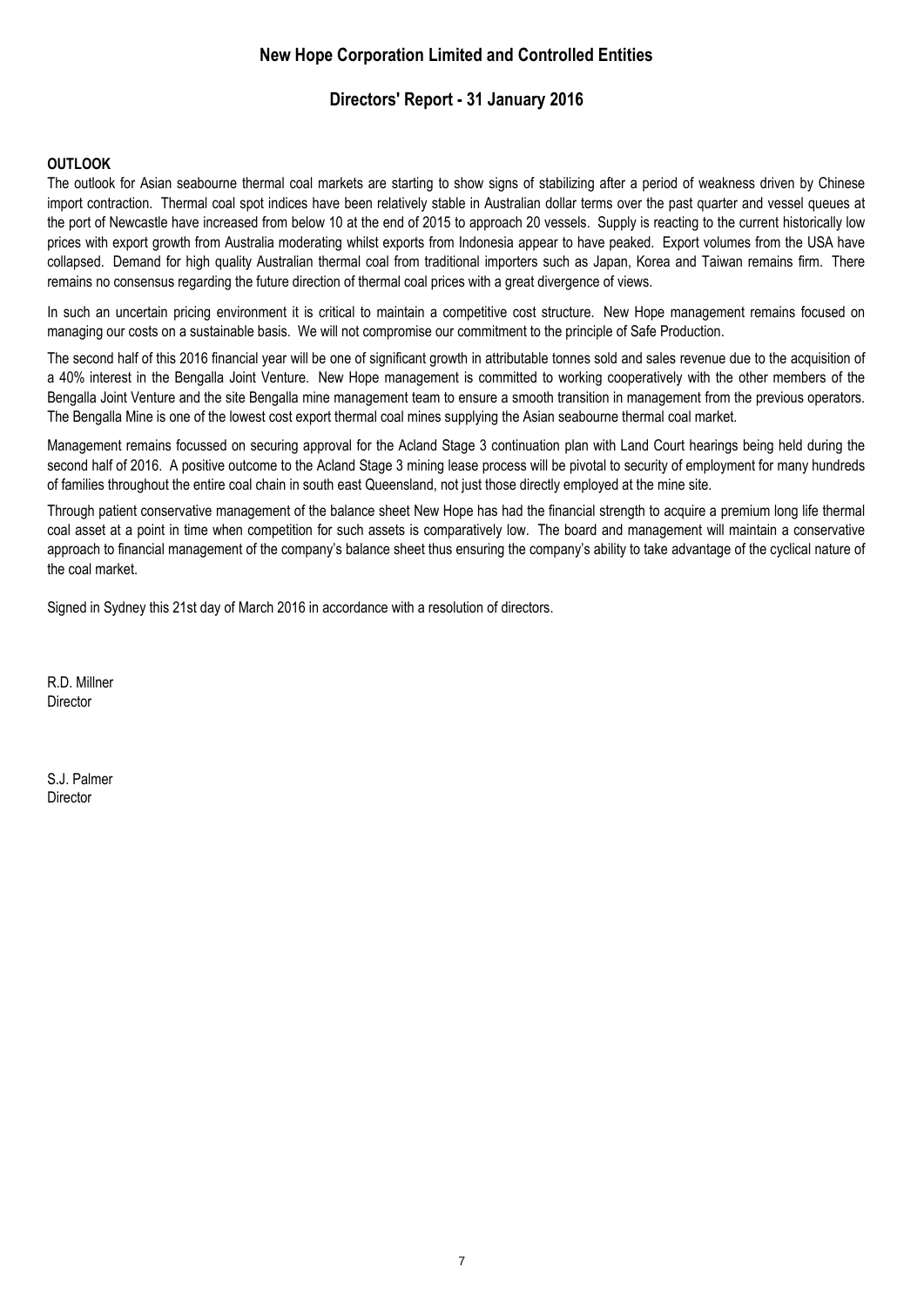

Deloitte Touche Tohmatsu A.B.N. 74 490 121 060

Riverside Centre Level 25 123 Eagle Street GPO Box 1463 Brisbane QLD 4001 Australia

DX 115 Tel: +61 (0) 7 3308 7000 Fax: +61 (0) 7 3308 7001 www.deloitte.com.au

The Board of Directors New Hope Corporation Limited 3 / 22 Magnolia Drive Brookwater QLD 4300

Monday, 21 March 2016

Dear Board Members

#### **Independence Declaration**

In accordance with section 307C of the *Corporations Act 2001* , I am pleased to provide the following declaration of independence to the directors of New Hope Corporation Limited.

As lead audit partner for the review of the financial statements of New Hope Corporation Limited for the half year ended 31 January 2016, I declare that to the best of my knowledge and belief, there have been no contraventions of:

(i) the auditor independence requirements of the *Corporations Act 2001* in relation to the review; and

(ii) any applicable code of professional conduct in relation to the review.

Yours sincerely

DELOITTE TOUCHE TOHMATSU

R D Wanstall Partner Chartered Accountants

Liability limited by a scheme approved under Professional Standards Legislation.

Member of Deloitte Touche Tohmatsu Limited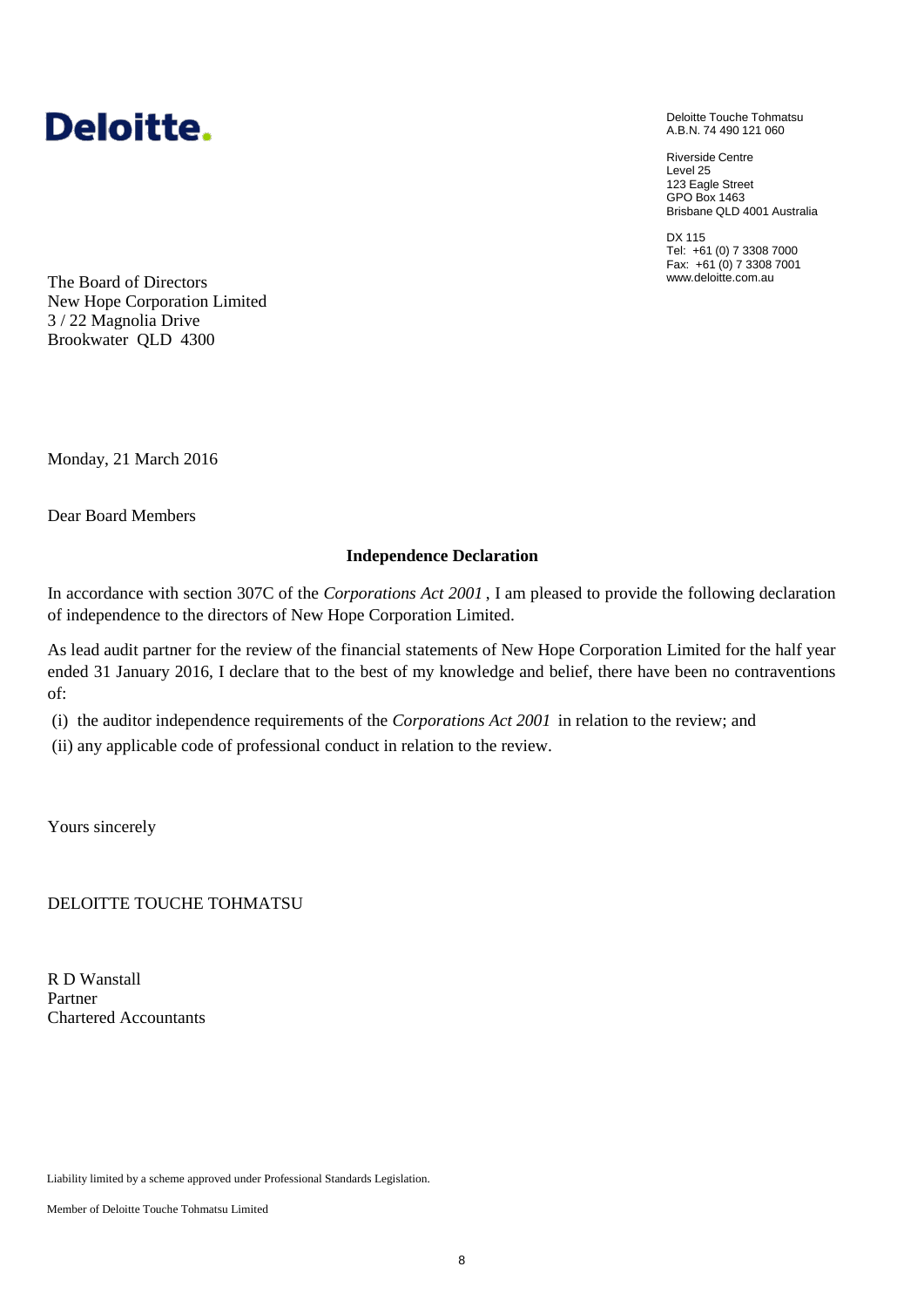### **Consolidated Statement of Comprehensive Income for the half-year ended 31 January 2016**

|                                                                                             | <b>Note</b> | 31 January<br>2016<br>\$000 | 31 January<br>2015<br>\$000 |
|---------------------------------------------------------------------------------------------|-------------|-----------------------------|-----------------------------|
| Revenue from continuing operations                                                          |             | 229,449                     | 269,078                     |
| Other income                                                                                | 4           | 5,000                       | 1,151                       |
|                                                                                             |             | 234,449                     | 270,229                     |
| <b>Expenses</b>                                                                             |             |                             |                             |
| Cost of sales                                                                               |             | (135, 440)                  | (142, 890)                  |
| Marketing and transportation                                                                |             | (65, 672)                   | (73, 615)                   |
| Administration                                                                              |             | (4, 543)                    | (4, 339)                    |
| Other expenses                                                                              |             | (3,580)                     | (2,618)                     |
| Impairment expenses                                                                         | 5           | (18, 465)                   | (73, 171)                   |
| Profit / (Loss) before income tax                                                           |             | 6,749                       | (26, 404)                   |
| Petroleum resource rent tax (expense) / benefit                                             | 6           | (4,786)                     | 816                         |
| Income tax benefit                                                                          | 6           | 760                         | 2,449                       |
| Profit / (Loss) after income tax                                                            |             | 2,723                       | (23, 139)                   |
| Profit / (Loss) attributable to:                                                            |             |                             |                             |
| New Hope Shareholders                                                                       |             | 2,722                       | (23, 138)                   |
| Non-controlling interests                                                                   |             |                             | (1)                         |
|                                                                                             |             | 2,723                       | (23, 139)                   |
| Other comprehensive income                                                                  |             |                             |                             |
| Items that may be reclassified to profit and loss:                                          |             |                             |                             |
| Changes to the fair value of cash flow hedges, net of tax                                   |             | (895)                       | (27, 254)                   |
| Transfer to profit and loss - cash flow hedges, net of tax                                  |             | 9,148                       | 7,832                       |
| Changes to the fair value of available for sale financial assets, net of tax                |             |                             | (3,539)                     |
| Transfer to profit and loss - available for sale financial assets, net of tax               |             | 355                         | (1, 151)                    |
| Other comprehensive income for the half-year, net of tax                                    |             | 8,608                       | (24, 112)                   |
| <b>Total comprehensive income</b>                                                           |             | 11,331                      | (47, 251)                   |
| Total comprehensive income attributable to:                                                 |             |                             |                             |
| New Hope Shareholders                                                                       |             | 11,330                      | (47, 250)                   |
| Non-controlling interests                                                                   |             |                             |                             |
|                                                                                             |             | 11,331                      | (47, 251)                   |
| Earnings per share for profit attributable to the ordinary equity holders of<br>the Company |             |                             |                             |
|                                                                                             |             | cents per<br>share          | cents per<br>share          |

|                            | ----- | .     |
|----------------------------|-------|-------|
| Basic earnings per share   | 0.3   | (2.8) |
| Diluted earnings per share |       | (2.8) |

The above consolidated statement of comprehensive income should be read in conjunction with the accompanying notes.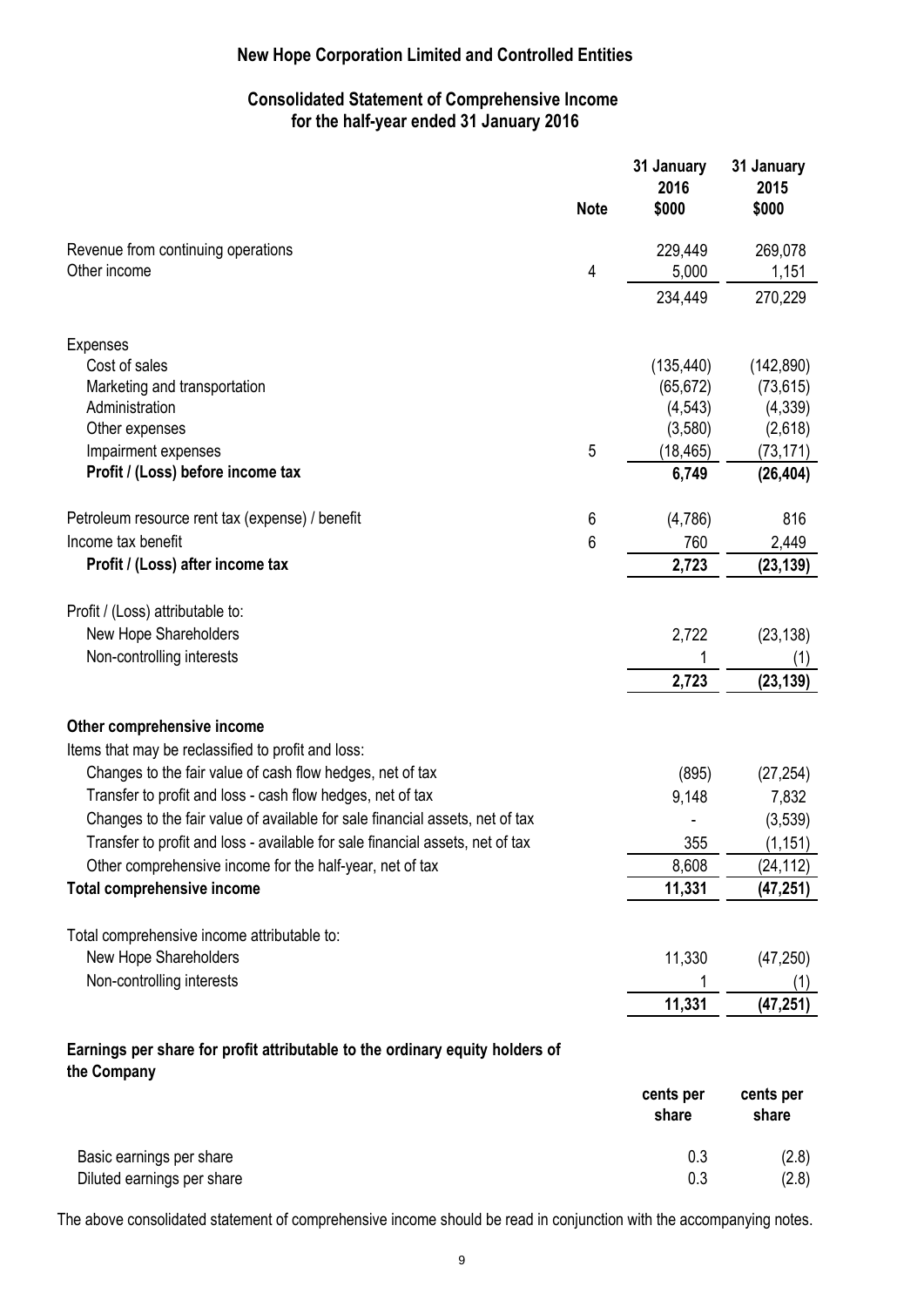### **Consolidated Balance Sheet as at 31 January 2016**

|                                                            | <b>Note</b>    | 31 January<br>2016<br>\$000 | 31 July<br>2015<br>\$000 |
|------------------------------------------------------------|----------------|-----------------------------|--------------------------|
| <b>Current assets</b>                                      |                |                             |                          |
| Cash and cash equivalents                                  |                | 36,586                      | 24,789                   |
| Trade and other receivables                                |                | 58,127                      | 42,927                   |
| Inventories                                                |                | 48,787                      | 57,613                   |
| Held to maturity investments                               |                | 981,611                     | 1,040,480                |
| Current tax assets                                         |                | 3,436                       |                          |
| Other                                                      |                | 162                         | 369                      |
| Total current assets                                       |                | 1,128,709                   | 1,166,178                |
| Non current assets                                         |                |                             |                          |
| Trade and other receivables                                |                | 1,202                       | 2,029                    |
| Available for sale financial assets                        |                | 4,905                       | 7,986                    |
| Derivative financial instruments                           |                | 255                         |                          |
| Property, plant and equipment                              |                | 499,986                     | 502,113                  |
| Exploration and evaluation assets                          |                | 387,927                     | 377,120                  |
| Intangible assets                                          |                | 19,145                      | 19,732                   |
| Total non current assets                                   |                | 913,420                     | 908,980                  |
| <b>Total assets</b>                                        |                | 2,042,129                   | 2,075,158                |
| <b>Current liabilities</b>                                 |                |                             |                          |
| Trade and other payables                                   |                | 45,112                      | 42,512                   |
| Derivative financial instruments                           |                | 11,148                      | 23,144                   |
| Current tax liabilities                                    |                |                             | 4,732                    |
| Provisions                                                 |                | 34,200                      | 32,262                   |
| <b>Total current liabilities</b>                           |                | 90,460                      | 102,650                  |
| <b>Non current liabilities</b>                             |                |                             |                          |
| Deferred tax liabilities                                   |                | 70,766                      | 60,186                   |
| Provisions                                                 |                | 66,761                      | 59,697                   |
| Total non current liabilities                              |                | 137,527                     | 119,883                  |
| <b>Total liabilities</b>                                   |                | 227,987                     | 222,533                  |
| <b>Net assets</b>                                          |                | 1,814,142                   | 1,852,625                |
| <b>Equity</b>                                              |                |                             |                          |
| Contributed equity                                         | $\overline{7}$ | 95,692                      | 95,444                   |
| <b>Reserves</b>                                            |                | 15,050                      | 6,632                    |
| Retained profits                                           |                | 1,703,384                   | 1,750,525                |
| Capital and reserves attributable to New Hope Shareholders |                | 1,814,126                   | 1,852,601                |
| Non-controlling Interests                                  |                | 16                          | 24                       |
| <b>Total equity</b>                                        |                | 1,814,142                   | 1,852,625                |

The above consolidated balance sheet should be read in conjunction with the accompanying notes.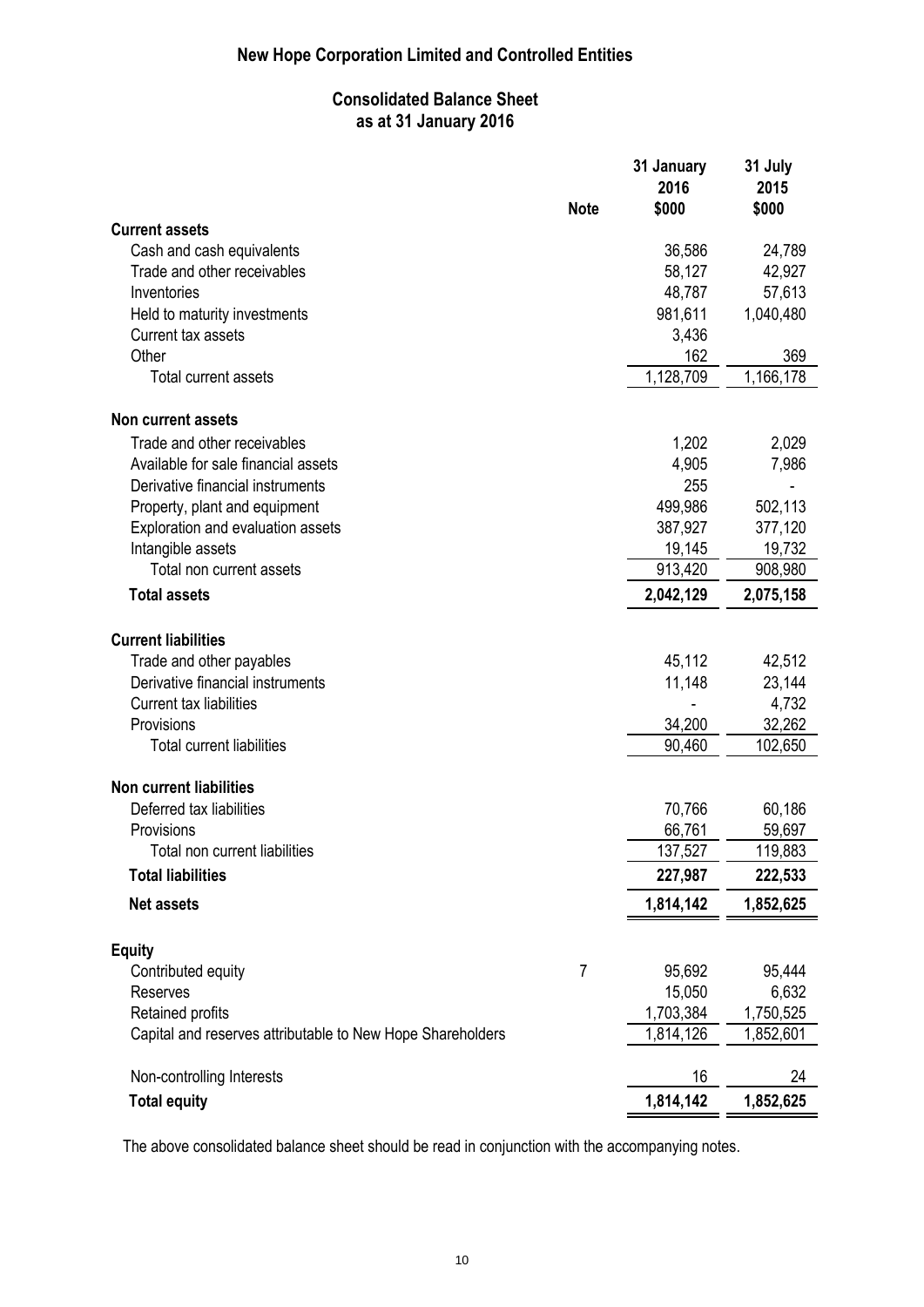### **Consolidated Statement of Changes in Equity for the half-year ended 31 January 2016**

|                                                      | Contributed<br><b>Equity</b><br>\$000 | <b>Reserves</b><br>\$000 | <b>Retained</b><br><b>Earnings</b><br>\$000 | Non-controlling<br><b>Interests</b><br>\$000 | <b>Total</b><br>\$000 |
|------------------------------------------------------|---------------------------------------|--------------------------|---------------------------------------------|----------------------------------------------|-----------------------|
| <b>Balance as at 1 August 2014</b>                   | 95,119                                | 27,400                   | 1,851,289                                   | 51                                           | 1,973,859             |
| Profit for the half-year                             |                                       |                          | (23, 138)                                   | (1)                                          | (23, 139)             |
| Other comprehensive income                           |                                       | (24, 112)                |                                             |                                              | (24, 112)             |
| Total comprehensive income for the half-year         |                                       | (24, 112)                | (23, 138)                                   | (1)                                          | (47, 251)             |
| Transactions with owners in their capacity as owners |                                       |                          |                                             |                                              |                       |
| Transfer from share based payment reserve to equity  | 325                                   | (325)                    |                                             |                                              |                       |
| Dividends provided for or paid                       |                                       |                          | (16, 620)                                   |                                              | (16, 620)             |
| Special dividend provided for or paid                |                                       |                          | (29,085)                                    |                                              | (29,085)              |
| Net movement in share based payments reserve         |                                       | 57                       |                                             |                                              | 57                    |
| Share of non-controlling interests                   |                                       | $\overline{\phantom{0}}$ |                                             | (7)                                          | (7)                   |
| Balance as at 31 January 2015                        | 95,444                                | 3,020                    | 1,782,446                                   | 43                                           | 1,880,953             |
| <b>Balance as at 1 August 2015</b>                   | 95,444                                | 6,632                    | 1,750,525                                   | 24                                           | 1,852,625             |
| Profit for the half-year                             |                                       |                          | 2,722                                       | 1                                            | 2,723                 |
| Other comprehensive income                           |                                       | 8,608                    |                                             |                                              | 8,608                 |
| Total comprehensive income for the half-year         |                                       | 8,608                    | 2,722                                       | 1                                            | 11,331                |
| Transactions with owners in their capacity as owners |                                       |                          |                                             |                                              |                       |
| Dividends provided for or paid                       |                                       |                          | (20, 776)                                   |                                              | (20, 776)             |
| Special dividend provided for or paid                |                                       |                          | (29,087)                                    |                                              | (29,087)              |
| Net movement in share based payments reserve         | 248                                   | (190)                    |                                             |                                              | 58                    |
| Share of non-controlling interests                   |                                       |                          |                                             | (9)                                          | (9)                   |
| Balance as at 31 January 2016                        | 95,692                                | 15,050                   | 1,703,384                                   | 16                                           | 1,814,142             |

The above consolidated statements of changes in equity should be read in conjunction with the accompanying notes.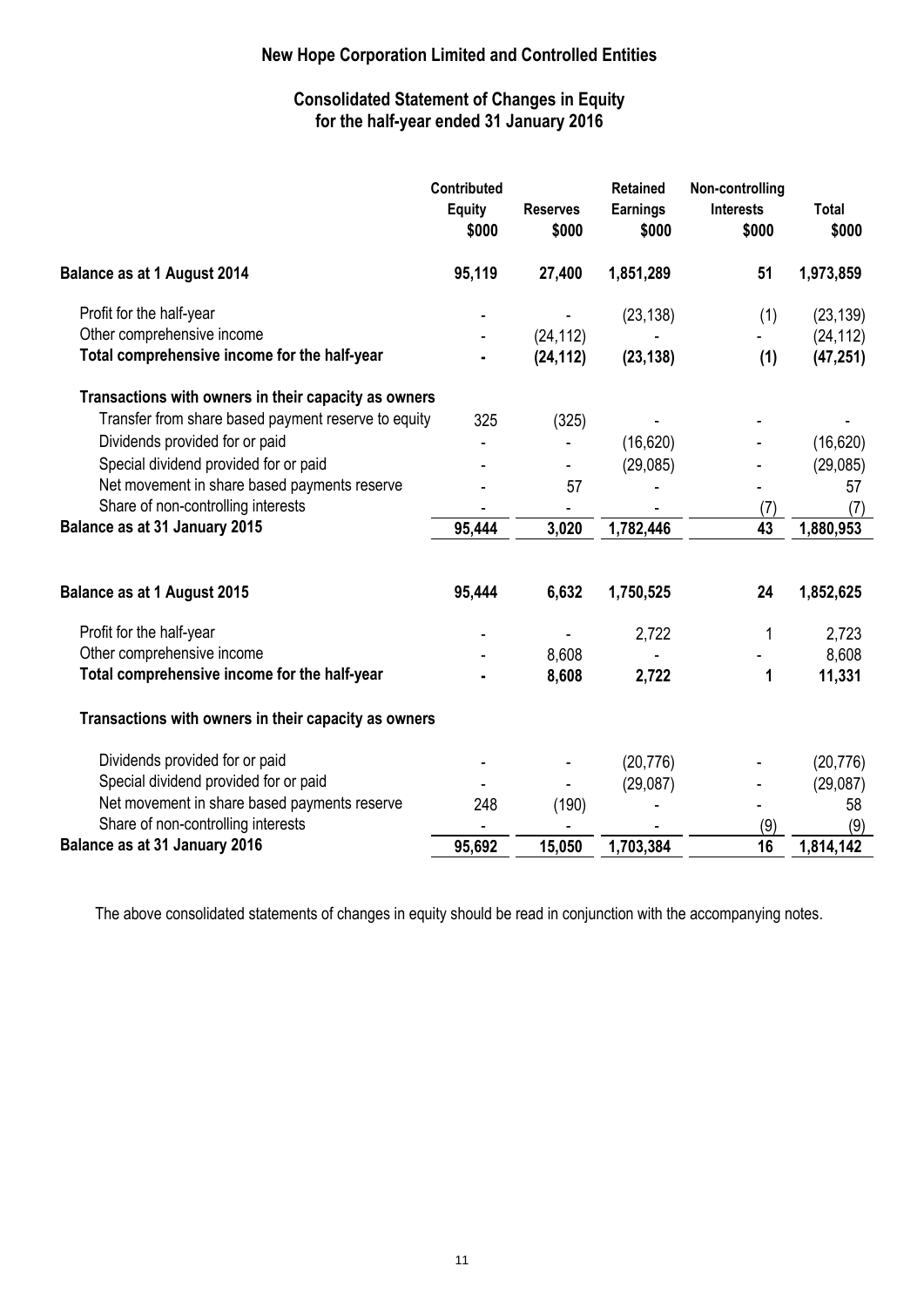### **Consolidated Cash Flow Statement for the half-year ended 31 January 2016**

|                                                               | 31 January<br>2016<br>\$000 | 31 January<br>2015<br>\$000 |
|---------------------------------------------------------------|-----------------------------|-----------------------------|
| <b>Cash flows from operating activities</b>                   |                             |                             |
| Receipts from customers                                       | 205,611                     | 253,461                     |
| Payments to suppliers and employees                           | (166, 703)                  | (178, 326)                  |
|                                                               | 38,908                      | 75,135                      |
| Income taxes paid                                             | (5, 335)                    | (10, 370)                   |
| Net cash inflow / (outflow) from operating activities         | 33,573                      | 64,765                      |
| Cash flows from investing activities                          |                             |                             |
| Payments for property, plant and equipment                    | (40, 422)                   | (53,802)                    |
| Payment for exploration and evaluation activities             | (10, 807)                   | (12,009)                    |
| Proceeds from / (payments for) other assets                   |                             | (165)                       |
| Proceeds from / (payments for) held to maturity investments   | 58,869                      | (11, 034)                   |
| Proceeds from investments in held for sale financial assets   |                             | 8,623                       |
| Proceeds from sale of property, plant and equipment           | 358                         | 122                         |
| Interest received on held to maturity investments             | 17,004                      | 20,458                      |
| Net cash inflow / (outflow) from investing activities         | 25,002                      | (47, 807)                   |
| <b>Cash flows from financing activities</b>                   |                             |                             |
| Dividends paid                                                | (49, 863)                   | (45, 705)                   |
| Net cash inflow / (outflow) from financing activities         | (49, 863)                   | (45, 705)                   |
|                                                               |                             |                             |
| Net increase / (decrease) in cash and cash equivalents        | 8,712                       | (28, 747)                   |
| Cash and cash equivalents at the beginning of the half-year   | 24,789                      | 36,586                      |
| Effects of exchange rate changes on cash and cash equivalents | 3,085                       | 3,546                       |
| Cash and cash equivalents at the end of the half-year         | 36,586                      | 11,385                      |

The above consolidated cash flow statement should be read in conjunction with the accompanying notes.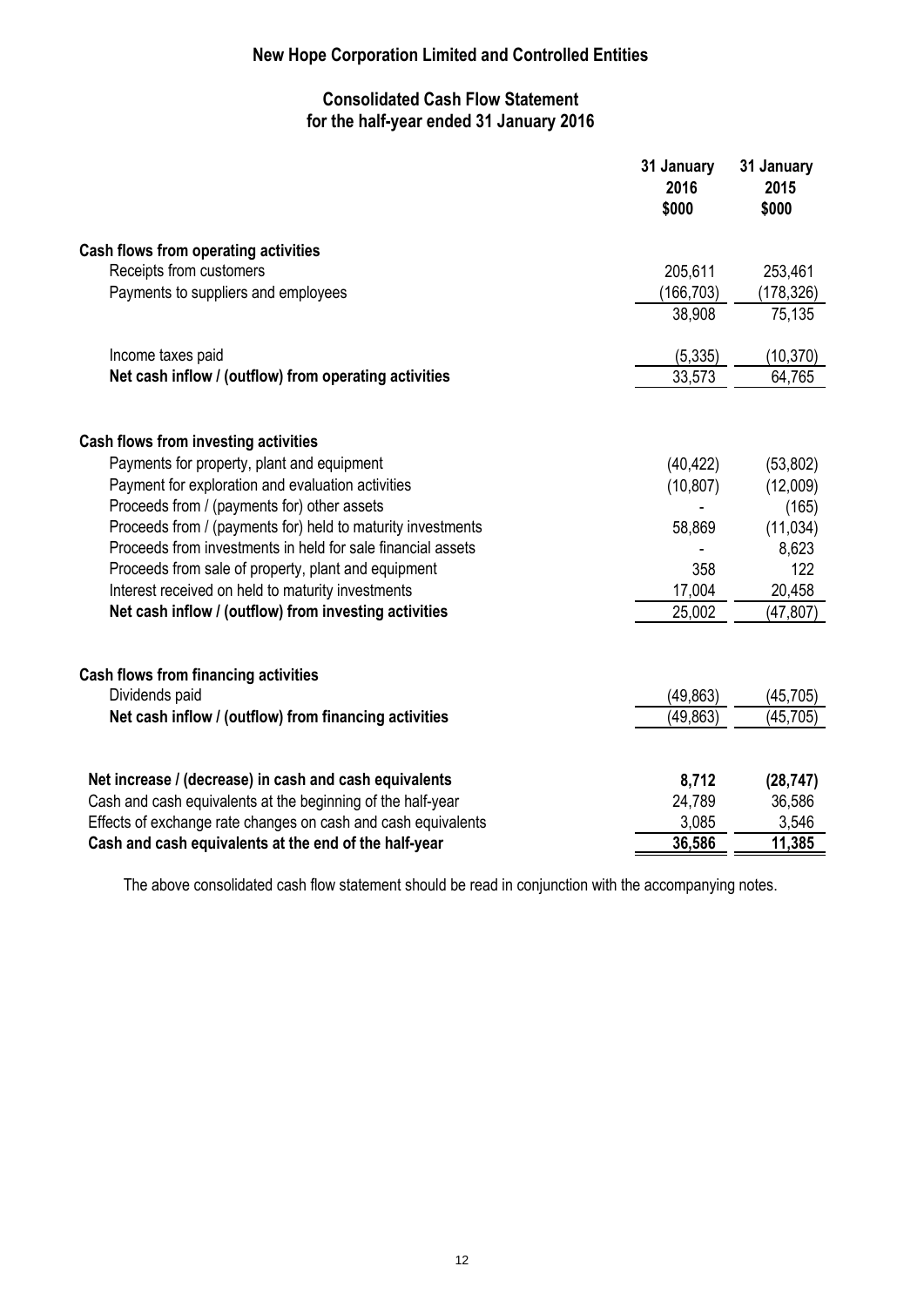### **Notes to the Financial Statements for the half-year ended 31 January 2016**

#### **1. BASIS OF PREPARATION OF HALF-YEAR REPORT**

This general purpose interim financial report for the half-year reporting period ended 31 January 2016 has been prepared in accordance with Accounting Standard AASB 134 Interim Financial Reporting and the Corporations Act 2001.

This interim financial report does not include all the notes of the type normally included in an annual financial report. Accordingly, this report is to be read in conjunction with the annual report for the year ended 31 July 2015 and any public announcements made by New Hope Corporation Limited during the interim reporting period in accordance with the continuous disclosure requirements of the Corporations Act 2001.

The accounting policies adopted are consistent with those of the previous financial year and corresponding interim reporting period, except as set out below. Comparative information has been reclassified where appropriate to enhance comparability.

### *Changes in Accounting Policy*

The Group has not changed its accounting policies since the end of the previous financial year.

### **2. FINANCIAL RISK MANAGEMENT**

#### Fair value measurements

The fair value of financial assets and financial liabilities must be estimated for recognition and measurement or for disclosure purposes.

AASB 7 *Financial Instruments: Disclosures* requires disclosure of fair value measurements by level of the following fair value measurement hierarchy:

- a. quoted prices (unadjusted) in active markets for identical assets or liabilities (level 1);
- b. inputs other than quoted prices included within level 1 that are observable for the asset or liability, either directly (as prices) or indirectly (derived from prices) (level 2); and
- c. inputs for the asset or liability that are not based on observable market data (unobservable inputs) (level 3).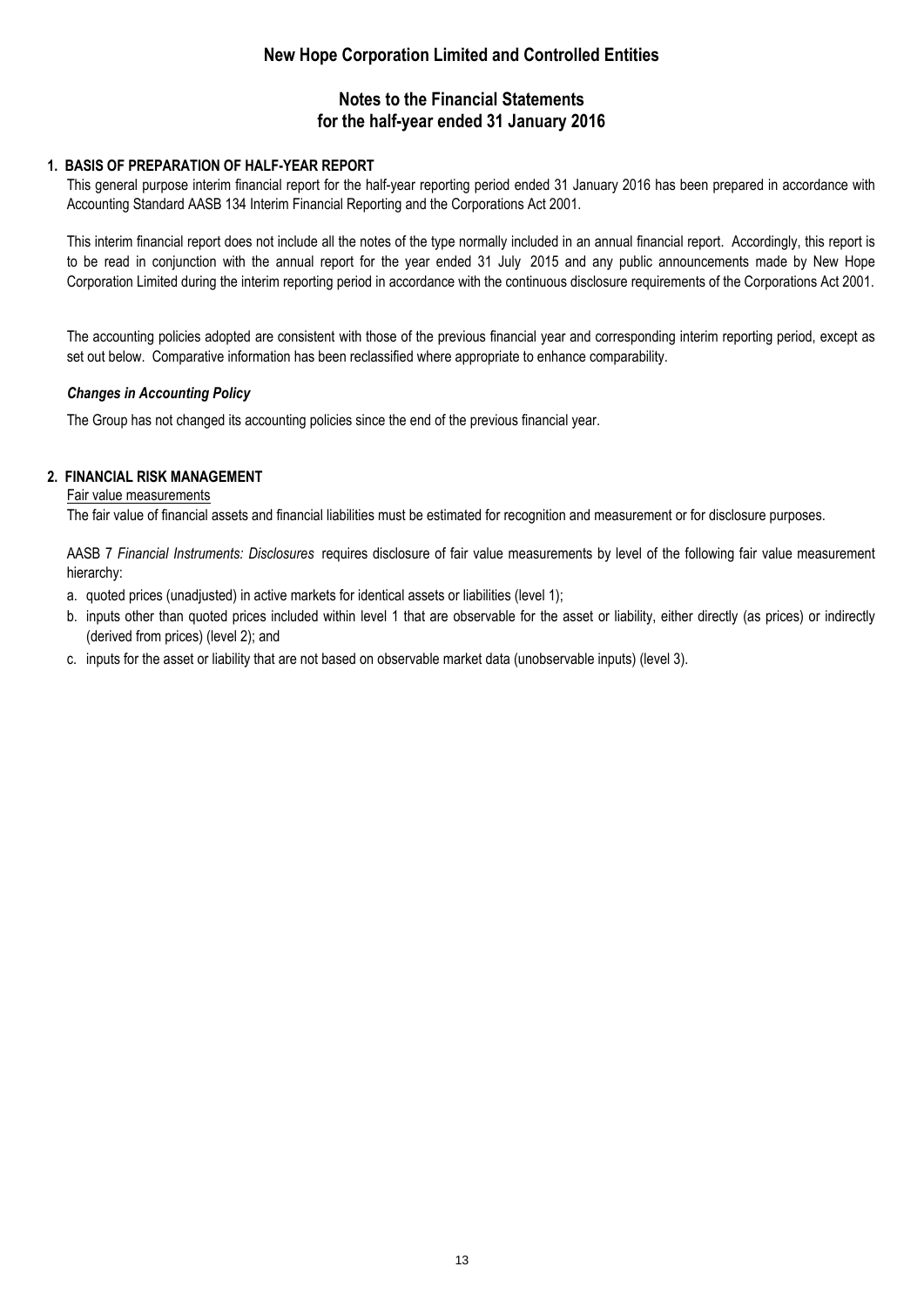### **Notes to the Financial Statements for the half-year ended 31 January 2016**

#### **2. FINANCIAL RISK MANAGEMENT (continued)**

The following table presents the group's assets measured and recognised at fair value at 31 January 2016 and 31 July 2015.

| 2016                                | Level 1<br>\$000 | Level 2<br>\$000 | Level 3<br>\$000 | Total<br>\$000 |
|-------------------------------------|------------------|------------------|------------------|----------------|
| <b>Assets</b>                       |                  |                  |                  |                |
| Derivatives used for hedging        |                  | 255              |                  | 255            |
| Available for sale financial assets |                  |                  |                  |                |
| Equity securities                   | 4,905            |                  |                  | 4,905          |
| <b>Total assets</b>                 | 4,905            | 255              |                  | 5,160          |
| <b>Liabilities</b>                  |                  |                  |                  |                |
| Derivatives used for hedging        |                  | 11,148           |                  | 11,148         |
| <b>Total liabilities</b>            |                  | 11,148           |                  | 11,148         |
| 2015                                | Level 1          | Level 2          | Level 3          | Total          |
|                                     | \$000            | \$000            | \$000            | \$000          |
| <b>Assets</b>                       |                  |                  |                  |                |
| Available for sale financial assets |                  |                  |                  |                |
| Equity securities                   | 7,986            |                  |                  | 7,986          |
| <b>Total assets</b>                 | 7,986            |                  |                  | 7,986          |
| <b>Liabilities</b>                  |                  |                  |                  |                |
| Derivatives used for hedging        |                  | 23,144           |                  | 23,144         |
| <b>Total liabilities</b>            |                  | 23,144           |                  | 23,144         |

The fair value of financial instruments traded in active markets (such as available for sale securities) is based on quoted market prices at the reporting date. The quoted market price used for financial assets held by New Hope Corporation Limited is the last sale price.

The fair value of forward exchange contracts is determined using forward exchange market rates at the reporting date.

The carrying value of trade receivables less impairment provisions, trade and other payables and held to maturity investments are assumed to approximate their fair values due to their short term nature. The fair value of financial liabilities for disclosure purposes is estimated by discounting the future contractual cash flows at the current market interest rate that is available to New Hope Corporation Limited for similar financial instruments.

|                                                                                                               | 31 January | 31 January |
|---------------------------------------------------------------------------------------------------------------|------------|------------|
|                                                                                                               | 2016       | 2015       |
|                                                                                                               | \$000      | \$000      |
| 3. Dividends                                                                                                  |            |            |
| Dividends provided for or paid during the half-year:                                                          |            |            |
| Ordinary dividend paid                                                                                        |            |            |
| 100% franked at a tax rate of 30% (2015: 100% franked)                                                        | 20,776     | 16,620     |
| Special dividend paid                                                                                         |            |            |
| 100% franked at a tax rate of 30% (2015: 100% franked)                                                        | 29,087     | 29,085     |
|                                                                                                               | 49,863     | 45,705     |
| Dividends listed above were actually paid to shareholders during the reporting period.                        |            |            |
| Dividends not recognised at the end of the half-year                                                          |            |            |
| Since the end of the half-year the Directors have declared an interim dividend of 2.0 cents per fully paid    |            |            |
| ordinary share (2015: 4.00 cents), fully franked on tax paid at 30%. The aggregate of the dividend expected   |            |            |
| to be paid on 3 May 2016 out of retained profits at 31 January 2016, but not recognised as a liability at the |            |            |

end of the half-year, is \$16,621,015.

16,621 33,240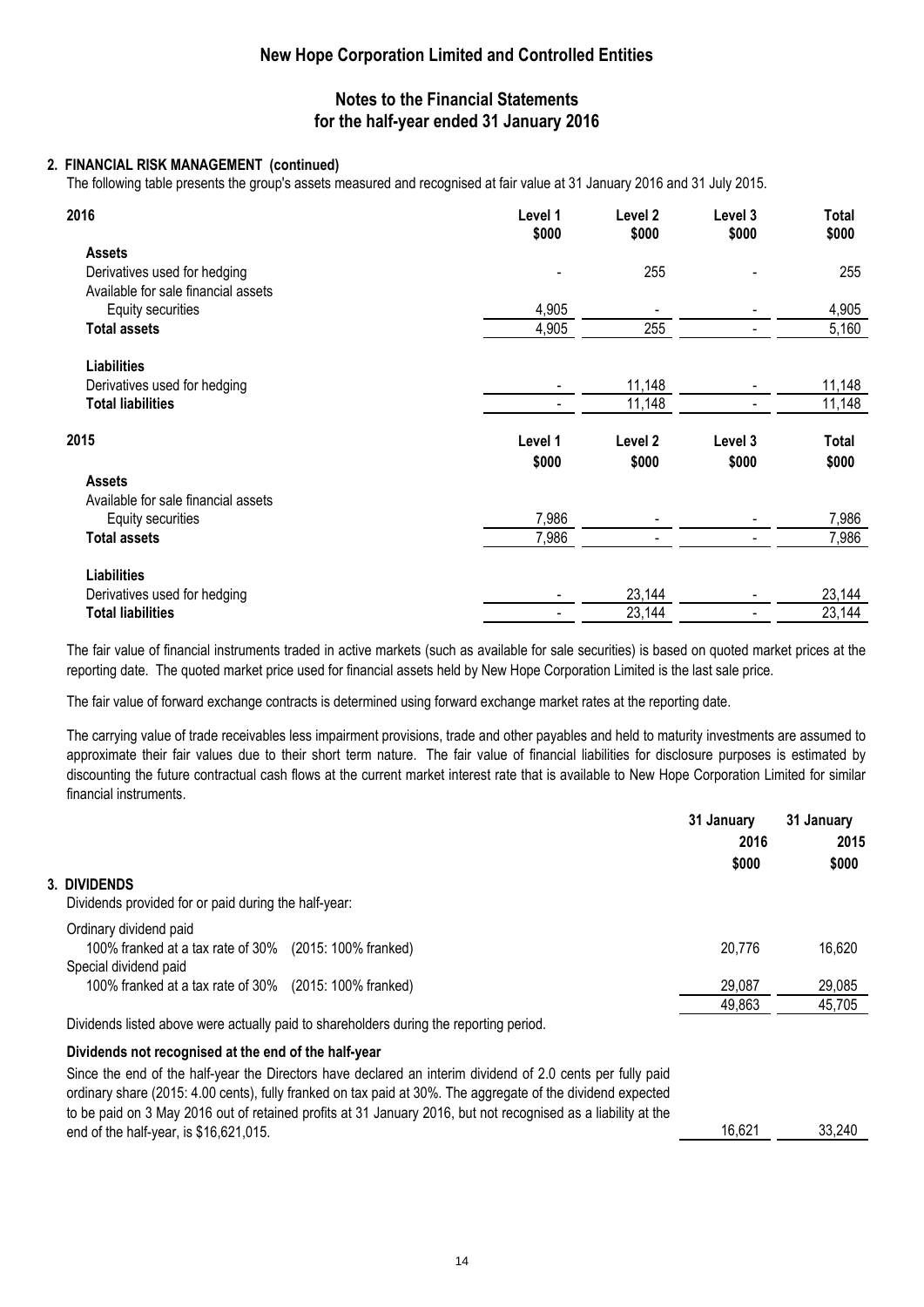### **Notes to the Financial Statements for the half-year ended 31 January 2016**

|                                                                                                                                                     |     | 31 January | 31 January      |
|-----------------------------------------------------------------------------------------------------------------------------------------------------|-----|------------|-----------------|
|                                                                                                                                                     |     | 2016       | 2015            |
|                                                                                                                                                     |     | \$000      | \$000           |
| <b>4. OTHER INCOME</b>                                                                                                                              |     |            |                 |
| Profit from the half-year includes the following items that are unusual<br>because of their nature, size and incidence:                             |     |            |                 |
| Gain on disposal of Dart Energy Limited shares                                                                                                      |     |            | 1,191           |
| Land Access Compensation                                                                                                                            |     | 5.000      |                 |
|                                                                                                                                                     |     | 5,000      | 1,191           |
| <b>5. OTHER EXPENSES</b><br>Profit from the half-year includes the following items that are unusual<br>because of their nature, size and incidence: |     |            |                 |
| Other expenses include the following items:<br>Impairment of available for sale financial assets<br>Impairment of goodwill                          |     | 3,436      | 17,558<br>4.157 |
| Impairment of oil producing and exploration assets                                                                                                  | (a) | 15,029     | 51,456          |
|                                                                                                                                                     |     | 18,465     | 73,171          |

#### **(a) Impairment of oil producing assets**

The Group has determined that the continued decline in global oil prices indicates the carrying value of certain oil producing assets may be impaired.

The Group has classified its Cooper Basin assets as separate Cash Generating Units (CGU) on a per field basis and has measured the recoverable amount of each CGU using the Fair value less cost of disposal (FVLCD) method with all fair value measurements categorised as Level 3 in the fair value hierarchy. All CGU are included in the Oil and gas segment.

The Group has estimated the future cash flows of each CGU making assumptions in respect of key variables including: economically recoverable reserves, future production profiles, commodity prices, foreign exchange rates, operating costs and future development costs necessary to produce the reserves. The commodity price and foreign exchange assumptions have been based on consensus market data in the range of oil prices of USD41-USD85 (before escalation) and AUD/USD exchange rates of 0.72-0.75. The future cashflows have been discounted using an after tax discount rate of 10% (31 July 2015: 10%). The recoverable amount and impairment loss calculated under the FVLCD method of the CGUs determined to be impaired are:

|  |                                                                                         | <b>Recoverable</b><br>amount | Impairment<br>loss |
|--|-----------------------------------------------------------------------------------------|------------------------------|--------------------|
|  | Cooper Basin PL98                                                                       | 6,901                        | 8,342              |
|  | Cooper Basin PL214                                                                      | 1,383                        | 5,673              |
|  | Cooper Basin ATP1189                                                                    |                              | 1,014              |
|  | <b>6. INCOME TAX EXPENSE</b>                                                            | 2016                         | 2015               |
|  | Numerical reconciliation of income tax expense to prima facie tax payable               |                              |                    |
|  | Profit / (loss) from continuing operations before income tax                            | 6,749                        | (26, 404)          |
|  | Income tax calculated at 30% (2015: 30%)                                                | 2,025                        | (7, 921)           |
|  | Tax effect of amounts which are not deductible (taxable) in calculating taxable income: |                              |                    |
|  | Foreign tax (gain) / loss not recognised                                                |                              | 307                |
|  | Gain on sale of investment                                                              |                              | (345)              |
|  | Income tax on Petroleum resource rent tax                                               | (1, 436)                     | 245                |
|  | Impairment of available for sale financial assets                                       | 1,031                        | 5,267              |
|  | Impairment of goodwill                                                                  |                              | 1,247              |
|  |                                                                                         | (1,500)                      |                    |
|  | Non-deductible expenses                                                                 | 59                           | 38                 |
|  | Sundry items                                                                            | (123)                        |                    |
|  |                                                                                         | 56                           | (1, 155)           |
|  | Under / (over) provided prior year                                                      | (816)                        | (1, 294)           |
|  | Petroleum resource rent tax (benefit) / expense                                         | 4,786                        | (816)              |
|  | Income tax (benefit) / expense                                                          | 4,026                        | (3,265)            |
|  |                                                                                         |                              |                    |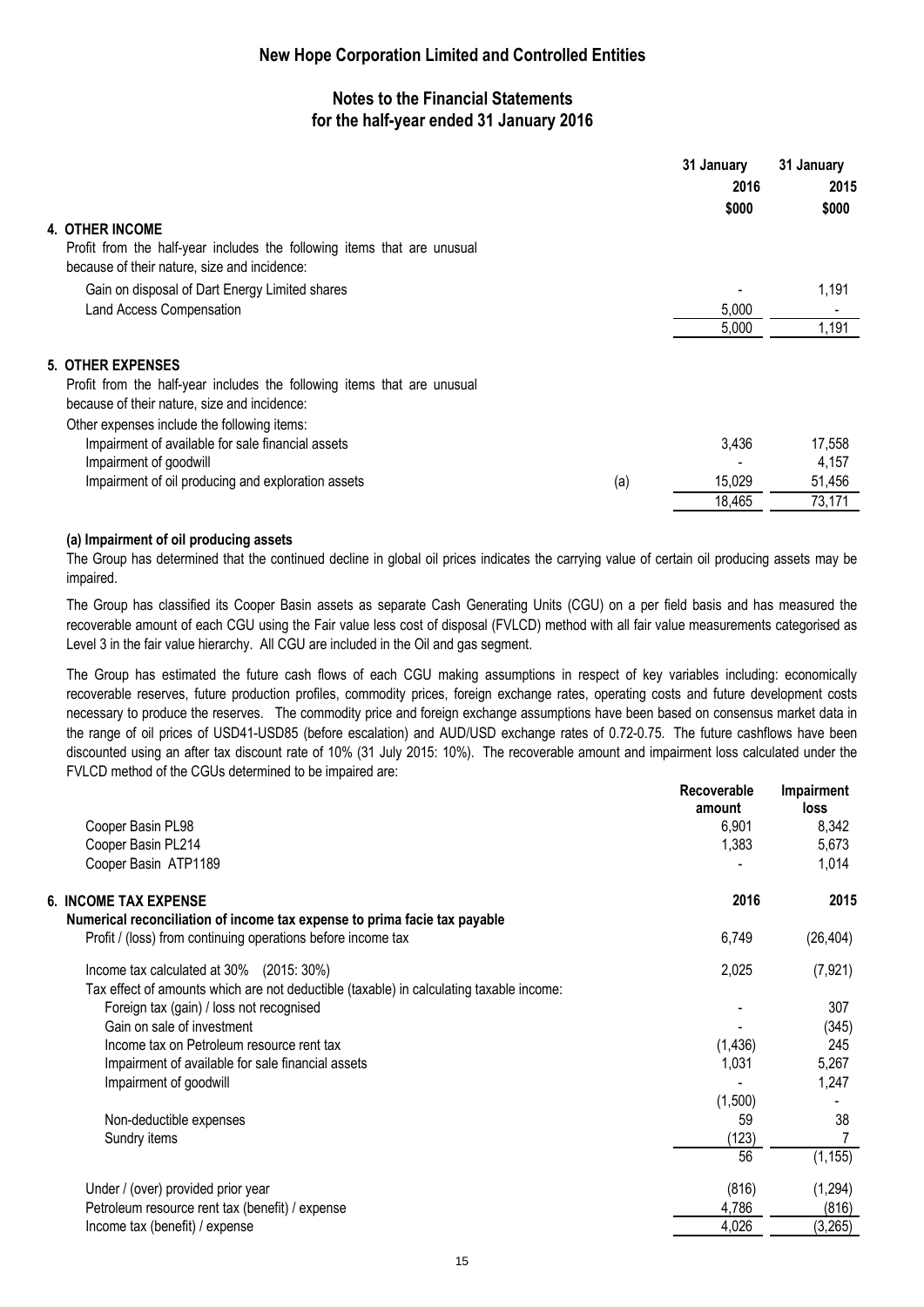### **Notes to the Financial Statements for the half-year ended 31 January 2016**

|  |                                                                                                                                                                                                                   | 31 January<br>2016<br>No. of shares | 31 January<br>2016<br>\$000 | 31 July<br>2015<br>No. of shares | 31 July<br>2015<br>\$000 |
|--|-------------------------------------------------------------------------------------------------------------------------------------------------------------------------------------------------------------------|-------------------------------------|-----------------------------|----------------------------------|--------------------------|
|  | <b>7. CONTRIBUTED EQUITY</b><br>(a) Share Capital                                                                                                                                                                 |                                     |                             |                                  |                          |
|  | Issued and paid up capital                                                                                                                                                                                        | 831,050,726                         | 95,692                      | 830,999,449                      | 95,444                   |
|  | (b) Movements in share capital                                                                                                                                                                                    |                                     |                             |                                  |                          |
|  | Vesting of performance rights                                                                                                                                                                                     | 51,277                              | 248                         | 66,337                           | 573                      |
|  |                                                                                                                                                                                                                   |                                     |                             | 31 January<br>2016               | 31 July<br>2015          |
|  | 8. CONTINGENT LIABILITIES<br>Details and estimates of maximum amounts of contingent liabilities for which no provisions                                                                                           |                                     |                             | \$000                            | \$000                    |
|  | The bankers of the consolidated entity have issued undertakings and guarantees to the<br>Department of Natural Resources and Mines, Statutory Power Authorities and various<br>other entities.                    |                                     |                             | 14,055                           | 14,770                   |
|  | The bankers of the consolidated entity have issued undertakings and guarantees in<br>relation to stages 1 and 2 of the Wiggins Island Coal Export Terminal expansion project<br>and expansion of rail facilities. |                                     |                             | 9,094                            | 10,049                   |

No losses are anticipated in respect of any of the above contingent liabilities.

#### **9. FINANCIAL REPORTING SEGMENTS**

#### **(a) Description of segments**

The Group has four reportable segments, namely Coal mining (including mining related exploration, development, production and processing), Oil and gas (including oil and gas related exploration, development, production and processing), Marketing and logistics (transport infrastructure and marketing activities) and Treasury and investments (including cash, held to maturity investments and available for sale financial assets).

Operating segments have been determined based on the analysis provided in the reports reviewed by the Board, CEO, COO and CFO (being the Chief Operating Decision Makers (CODM)). The reportable segments reflect how performance is measured, and decisions regarding allocations of resources are made by the CODM.

Other immaterial coal mining and related operations that do not meet the quantitative thresholds requiring separate disclosure in AASB 8 *Operating Segments* have been combined with the current coal mining operations.

Segment information is presented on the same basis as that used for internal reporting purposes. Sales between segments are carried out at arm's length and are eliminated on consolidation.

The segment note discloses non regular items which are non-statutory profit measures and therefore presents profit from continuing operations before non regular items. This measurement basis in general, excludes the effects of non regular items of income and expense which by nature are outside the ordinary course of business or are part of ordinary activities but are unusual due their size or nature. The Directors have presented this information as they consider the disclosure enhances the understanding of the results to members and users of the financial statements. Non regular items before tax are disclosed in note 9b.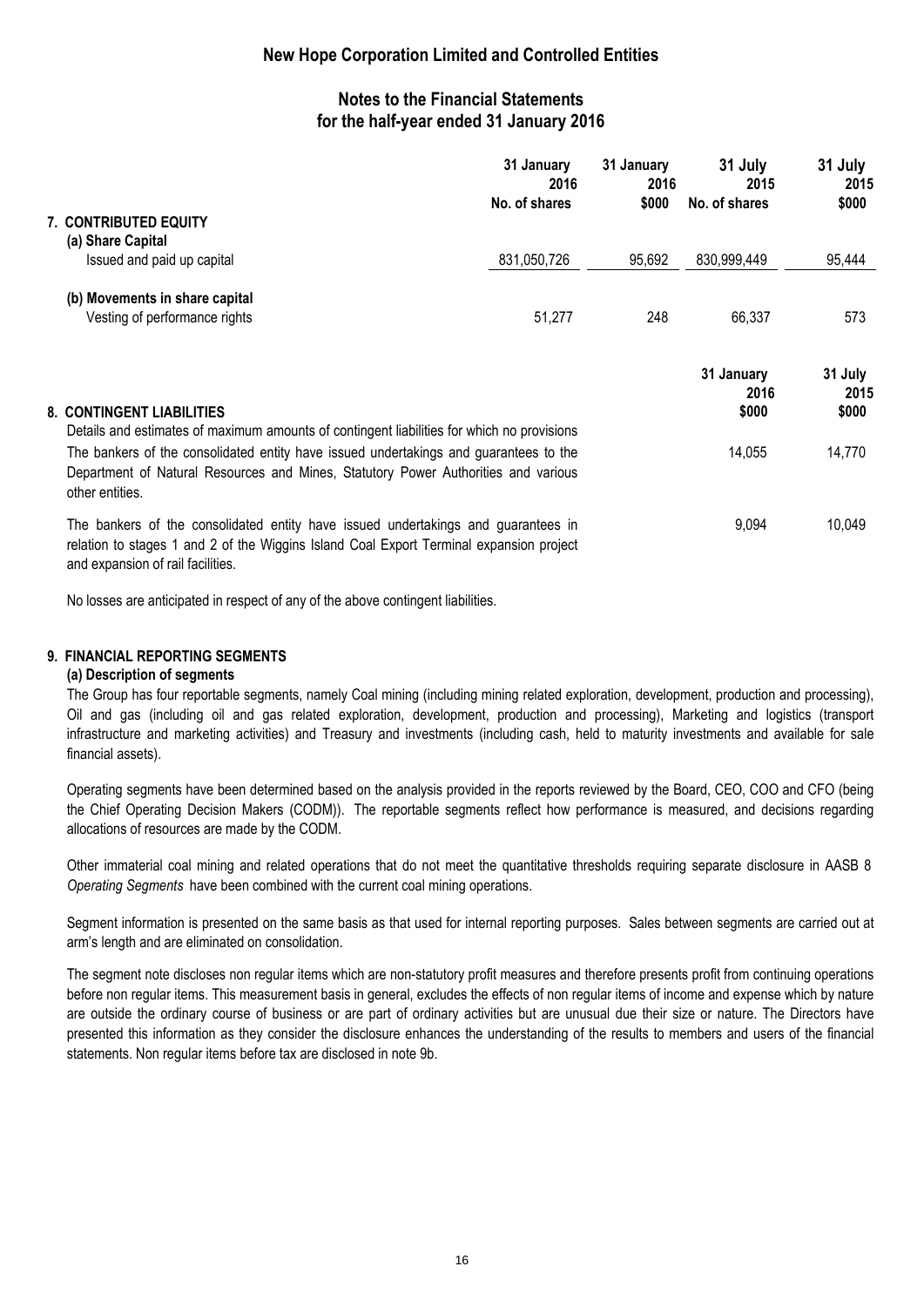### **Notes to the Financial Statements for the half-year ended 31 January 2016**

### **9. FINANCIAL REPORTING SEGMENTS (continued)**

**(b) Segment information**

|                                                       | Coal<br>mining | Oil and gas | <b>Marketing</b><br>and logistics | <b>Treasury and</b><br>investments | <b>Total</b> |
|-------------------------------------------------------|----------------|-------------|-----------------------------------|------------------------------------|--------------|
|                                                       | \$000          | \$000       | \$000                             | \$000                              | \$000        |
| Half-year ended 31 January 2016                       |                |             |                                   |                                    |              |
| Revenue from external customers                       | 3,324          | 4,700       | 207,240                           | 14,184                             | 229,449      |
| Intersegment revenue                                  | 92,410         |             |                                   |                                    | 92,410       |
| <b>Total revenue</b>                                  | 95,734         | 4,700       | 207,240                           | 14,184                             | 321,859      |
|                                                       |                |             |                                   |                                    |              |
| <b>EBITDA</b>                                         | 14,289         | (1, 198)    | 20,462                            | 15,684                             | 49,237       |
| Interest expense                                      |                |             |                                   |                                    |              |
| Depreciation and amortisation                         | (22, 421)      | (2,039)     | (4, 563)                          |                                    | (29, 022)    |
| Profit / (loss) before tax (before non regular items) | (8, 132)       | (3, 237)    | 15,899                            | 15,684                             | 20,214       |
| Non regular items before tax                          | 5,000          | (15,029)    |                                   | (3, 436)                           | (13, 465)    |
| Profit / (loss) before tax (after non regular items)  | (3, 132)       | (18, 266)   | 15,899                            | 12,248                             | 6,749        |
| Less Income tax benefit / (expense)                   | 3,171          | 7,064       | (4,770)                           | (4,705)                            | 760          |
| Less Petroleum resource rent tax benefit / (expense)  | $\blacksquare$ | (4,786)     |                                   |                                    | (4,786)      |
| Profit / (loss) after tax (after non regular items)   | 39             | (15,988)    | 11,129                            | 7,543                              | 2,723        |
| Total segment profit / (loss) before tax includes:    |                |             |                                   |                                    |              |
| Interest revenue                                      | 267            |             |                                   | 14,184                             | 14,452       |
| Interest expense                                      |                |             |                                   |                                    |              |
| Depreciation and amortisation                         | (22, 421)      | (2,039)     | (4, 563)                          |                                    | (29, 022)    |
| Reportable segment assets                             | 729,658        | 106,855     | 182,258                           | 1,023,357                          | 2,042,129    |
| Total segment assets includes:                        |                |             |                                   |                                    |              |
| Additions to non-current assets                       | 22,326         | 24,306      | 4,597                             |                                    | 51,229       |
| Half-year ended 31 January 2015                       |                |             |                                   |                                    |              |
| Revenue from external customers                       | 2,075          | 6,867       | 241,699                           | 18,437                             | 269,078      |
| Intersegment revenue                                  | 104,736        |             |                                   |                                    | 104,736      |
| <b>Total revenue</b>                                  | 106,811        | 6,867       | 241,699                           | 18,437                             | 373,814      |
| <b>EBITDA</b>                                         | 26,370         | (561)       | 28,062                            | 21,791                             | 75,662       |
| Interest expense                                      |                |             |                                   |                                    |              |
| Depreciation and amortisation                         | (22, 659)      | (1, 567)    | (5,820)                           |                                    | (30,046)     |
| Profit / (loss) before tax (before non regular items) | 3,711          | (2, 128)    | 22,242                            | 21,791                             | 45,616       |
| Non regular items before tax                          | ٠              | (55,613)    | ۰.                                | (16,407)                           | (72,020)     |
| Profit / (loss) before tax (after non regular items)  | 3,711          | (57, 741)   | 22,242                            | 5,384                              | (26, 404)    |
| Less Income tax benefit / (expense)                   | (187)          | 15,846      | (6, 673)                          | (6, 537)                           | 2,449        |
| Less Petroleum resource rent tax benefit / (expense)  |                | 816         |                                   |                                    | 816          |
| Profit / (loss) after tax (after non regular items)   | 3,524          | (41, 079)   | 15,569                            | (1, 153)                           | (23, 139)    |
| Total segment profit / (loss) before tax includes:    |                |             |                                   |                                    |              |
| Interest revenue                                      |                | 109         |                                   | 18,437                             | 18,546       |
| Interest expense                                      |                |             |                                   |                                    |              |
| Depreciation and amortisation                         | (22, 659)      | (1, 567)    | (5,820)                           |                                    | (30,046)     |
| Reportable segment assets                             | 700,786        | 122,502     | 167,035                           | 1,116,517                          | 2,106,840    |
| Total segment assets includes:                        |                |             |                                   |                                    |              |
| Additions to non-current assets                       | 47,477         | 10,287      | 5,002                             |                                    | 62,766       |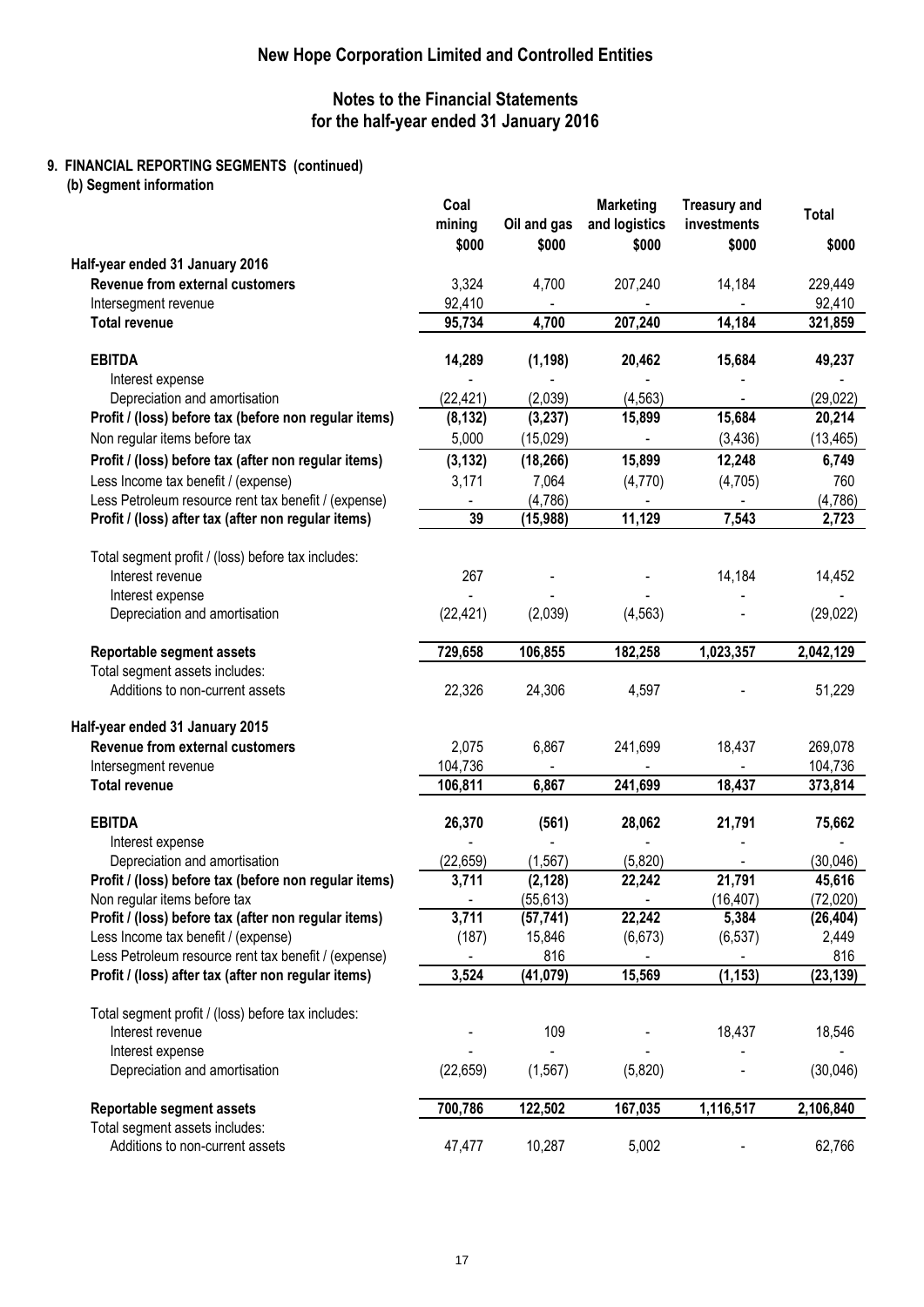### **Notes to the Financial Statements for the half-year ended 31 January 2016**

| <b>10. COMMITMENTS</b>                                                                                                                                                                                                                                                                                                                                                             |                    |                    |
|------------------------------------------------------------------------------------------------------------------------------------------------------------------------------------------------------------------------------------------------------------------------------------------------------------------------------------------------------------------------------------|--------------------|--------------------|
| a. Capital commitments                                                                                                                                                                                                                                                                                                                                                             | 31 January<br>2016 | 31 January<br>2015 |
| Capital expenditure contracted for at the reporting date but<br>not recognised as liabilities is as follows:                                                                                                                                                                                                                                                                       | \$000              | \$000              |
| Property plant and equipment                                                                                                                                                                                                                                                                                                                                                       |                    |                    |
| Within one year                                                                                                                                                                                                                                                                                                                                                                    | 10,391             | 6,052              |
| Later than one year but not later than five years                                                                                                                                                                                                                                                                                                                                  |                    |                    |
| Later than five years                                                                                                                                                                                                                                                                                                                                                              |                    |                    |
|                                                                                                                                                                                                                                                                                                                                                                                    | 10,391             | 6,052              |
| b. Lease commitments: Group as lessee<br>Non-cancellable operating leases<br>(i)<br>The Group leases port facilities under non-cancellable<br>operating leases expiring within five to fifteen years. The<br>leases have varying terms, escalation clauses and renewal<br>rights. On renewal, the terms of the leases are<br>Commitments for minimum lease payments in relation to |                    |                    |
| non-cancellable operating leases are payable as follows:                                                                                                                                                                                                                                                                                                                           |                    |                    |
| Within one year                                                                                                                                                                                                                                                                                                                                                                    | 4,143              | 4,283              |
| Later than one year but not later than five years                                                                                                                                                                                                                                                                                                                                  | 18,504             | 18,964             |
| Later than five years                                                                                                                                                                                                                                                                                                                                                              | 38,820             | 46,279             |
|                                                                                                                                                                                                                                                                                                                                                                                    | 61,467             | 69,526             |

#### **c. Take or Pay commitments**

 The Group has purchase obligations relating to take or pay agreements which are legally binding and enforceable with Queensland Rail, Aurizon and Wiggins Island Coal Export Terminal (WICET).

#### **11. CURRENT ASSETS - Receivables**

#### **Past due but not impaired**

As of 31 January 2016, trade receivables past due but not impaired were \$14.4m. This receivable relates solely to invoices issued by Queensland Bulk Handling Pty Ltd (a wholly owned subsidiary of New Hope Corporation Limited) to Peabody (Willkie Creek) Pty Limited for coal port services. The amounts invoiced to Peabody are the subject of an action in the Supreme Court of Queensland brought by QBH. An initial decision in favour of QBH was handed down on 27 February 2015. A subsequent appeal by Peabody was heard on 30 July 2015 and on 23 October 2015 the Queensland Court of Appeal dismissed the Peabody appeal. On 8 December 2015 QBH issued proceedings seeking specific performance by Peabody to enter into a new CPSA in accordance with the previous Court rulings and for payment of outstanding monies, interest and costs. At the date of this report, all amounts invoiced are considered to be recoverable.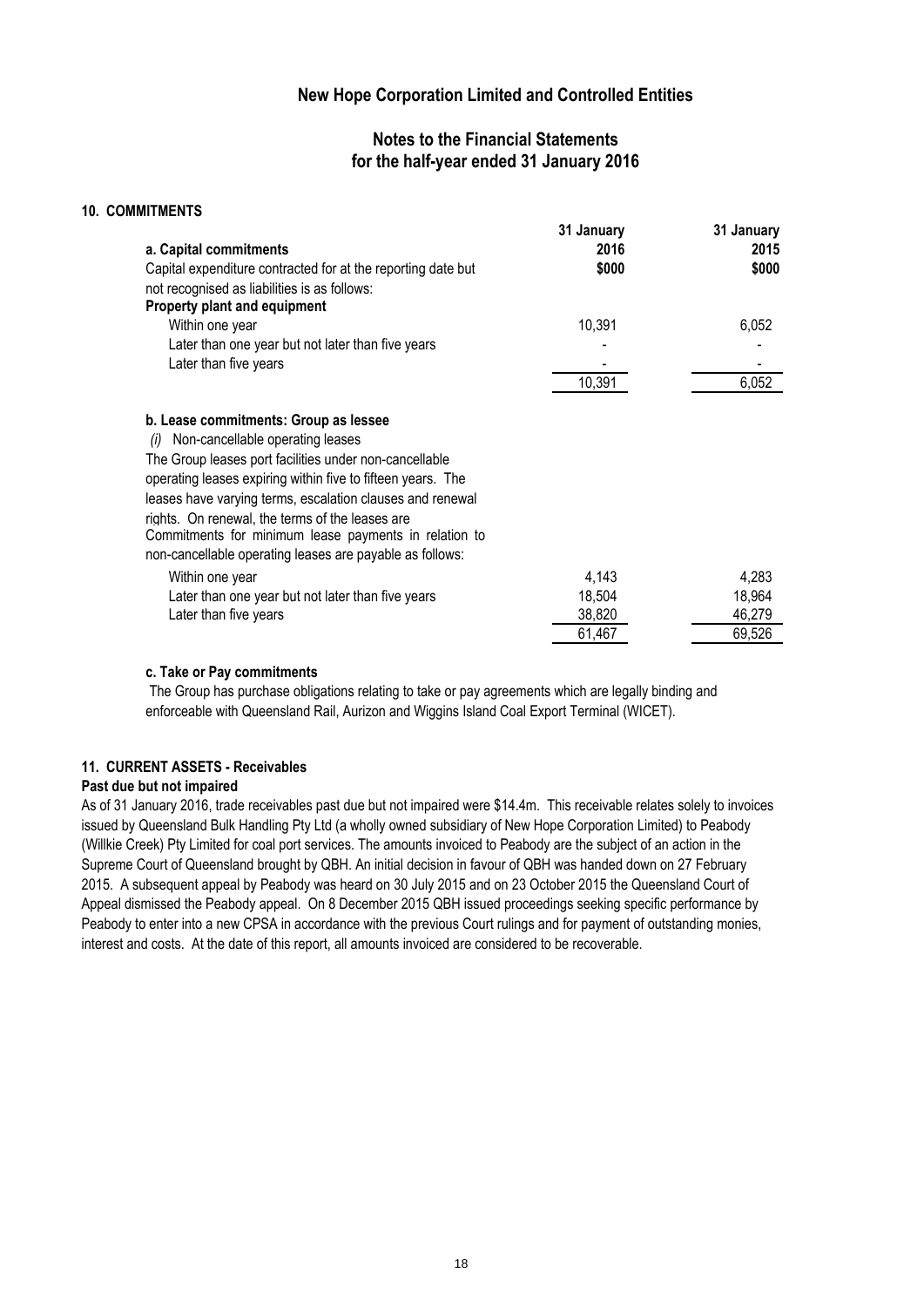### **Notes to the Financial Statements for the half-year ended 31 January 2016**

### **12. EVENTS OCCURRING AFTER THE REPORTING PERIOD**

On 1 March 2016, a wholly owned subsidiary of New Hope Corporation Limited purchased a 40% interest in the Bengalla thermal coal mine in the Hunter Valley, New South Wales from a subsidiary of Rio Tinto for \$850.8 million.

The Bengalla mine is a large-scale open cut mine near Muswellbrook producing about 8.6 million tonnes per annum of high quality thermal coal.

The acquisition was funded entirely from the existing cash reserves.

The impact of the acquisition on the financial statements cannot be estimated at the date these financial statements were authorised for issue as the transaction completed on 1 March 2016.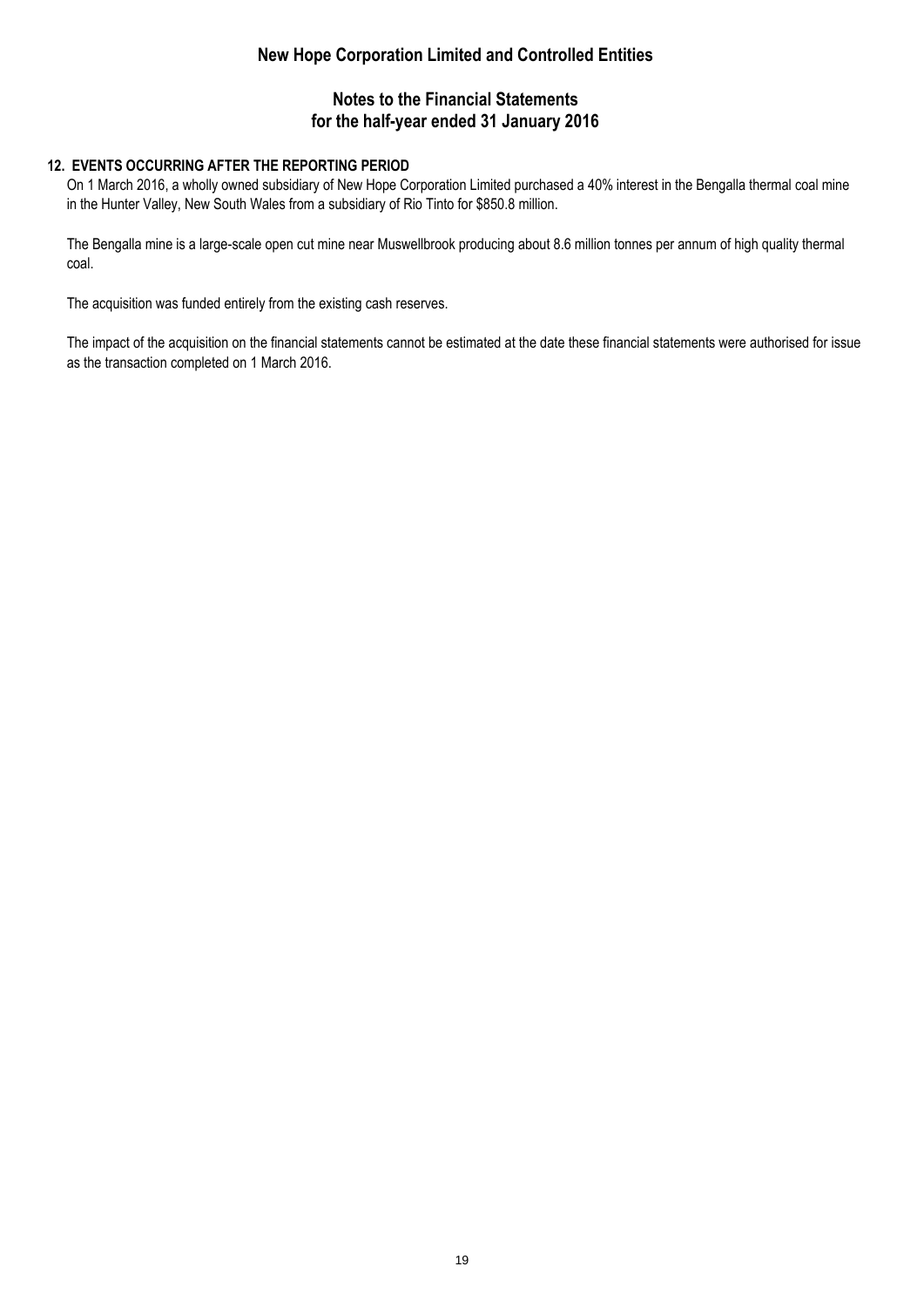### **Directors' Declaration**

In the Directors' opinion:

- (a) the financial statements and notes set out on pages 8 to 18 are in accordance with the *Corporations Act 2001* , including:
	- (I) complying with Accounting Standards, the *Corporations Regulations 2001* and other mandatory professional reporting requirements;
	- (ii) giving a true and fair view of the consolidated entity's financial position as at 31 January 2016 and of its performance for the half-year ended on that date; and
- (b) there are reasonable grounds to believe that the Company will be able to pay its debts as and when they become due and payable.

This declaration is made in accordance with a resolution of the Directors.

R.D. Millner Director

S.J. Palmer **Director** 

21 March 2016 Sydney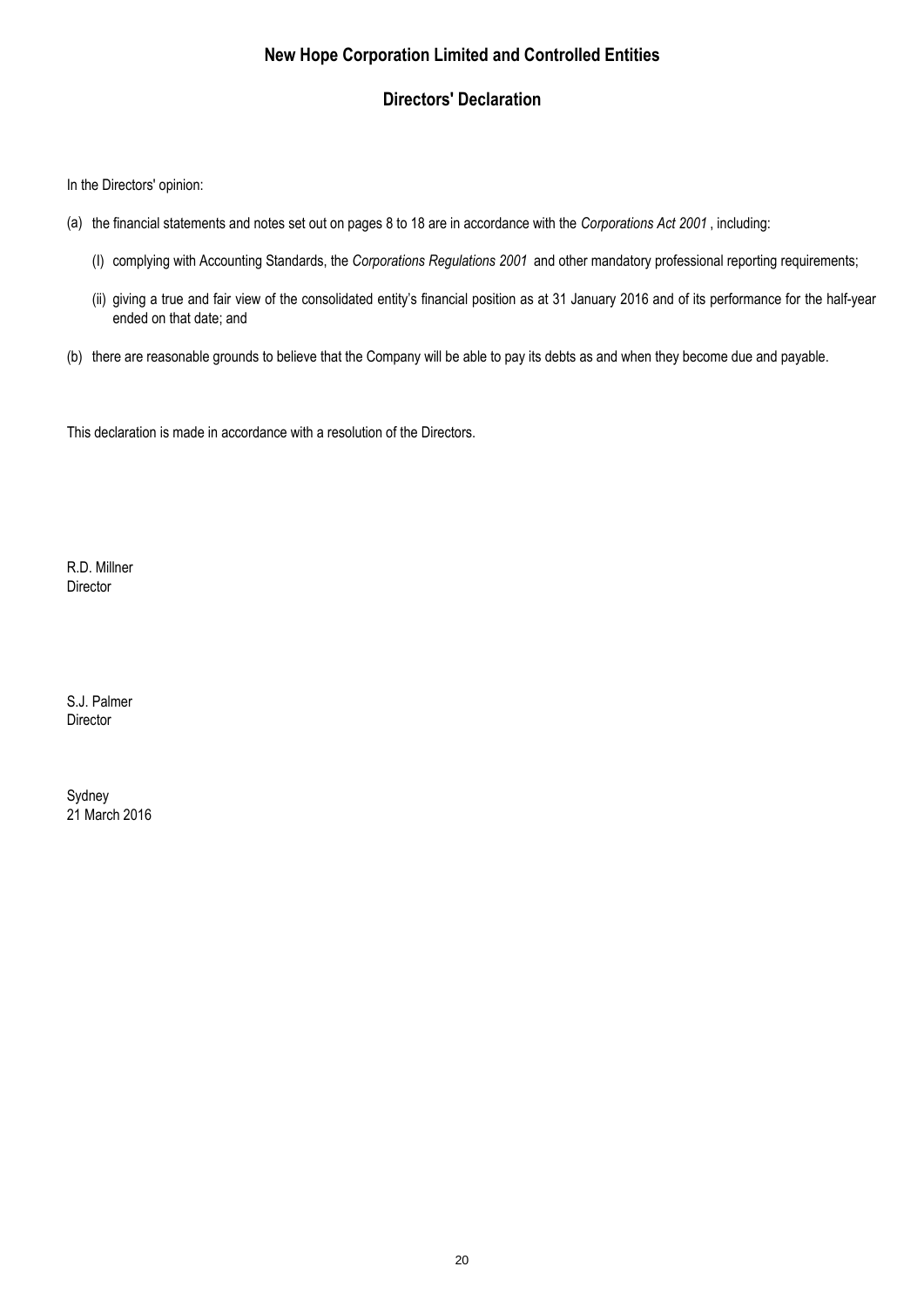# Deloitte.

Deloitte Touche Tohmatsu A.B.N. 74 490 121 060

Riverside Centre Level 25 123 Eagle Street GPO Box 1463 Brisbane QLD 4001 Australia

DX 115 Tel: +61 (0) 7 3308 7000 Fax: +61 (0) 7 3308 7001 www.deloitte.com.au

# **Independent Auditor's Review Report to the members of New Hope Corporation Limited**

### **Report on the Half-Year Financial Report**

We have reviewed the accompanying half-year financial report of New Hope Corporation Limited, which comprises the consolidated balance sheet as at 31 January 2016, the consolidated statement of comprehensive income, the consolidated cash flow statement and the consolidated statement of changes in equity for the halfyear ended on that date, selected explanatory notes and, the directors' declaration of the consolidated entity comprising the company and the entities it controlled at the end of the half-year or from time to time during the half-year as set out on pages 8 to 18.

#### *Directors' Responsibility for the Half-Year Financial Report*

The directors of the company are responsible for the preparation of the half-year financial report that gives a true and fair view in accordance with Australian Accounting Standards and the *Corporations Act 2001* and for such internal control as the directors determine is necessary to enable the preparation of the half-year financial report that gives a true and fair view and is free from material misstatement, whether due to fraud or error.

#### *Auditor's Responsibility*

Our responsibility is to express a conclusion on the half-year financial report based on our review. We conducted our review in accordance with Auditing Standard on Review Engagements ASRE 2410 Review of a Financial Report Performed by the Independent Auditor of the Entity, in order to state whether, on the basis of the procedures described, we have become aware of any matter that makes us believe that the half-year financial report is not in accordance with the Corporations Act 2001 including: giving a true and fair view of the consolidated entity's financial position as at 31 January 2016 and its performance for the half-year ended on that date; and complying with Accounting Standard AASB 134 Interim Financial Reporting and the Corporations Regulations 2001. As the auditor of New Hope Corporation Limited, ASRE 2410 requires that we comply with the ethical requirements relevant to the audit of the annual financial report.

A review of a half-year financial report consists of making enquiries, primarily of persons responsible for financial and accounting matters, and applying analytical and other review procedures. A review is substantially less in scope than an audit conducted in accordance with Australian Auditing Standards and consequently does not enable us to obtain assurance that we would become aware of all significant matters that might be identified in an audit. Accordingly, we do not express an audit opinion.

Liability limited by a scheme approved under Professional Standards Legislation.

Member of Deloitte Touche Tohmatsu Limited